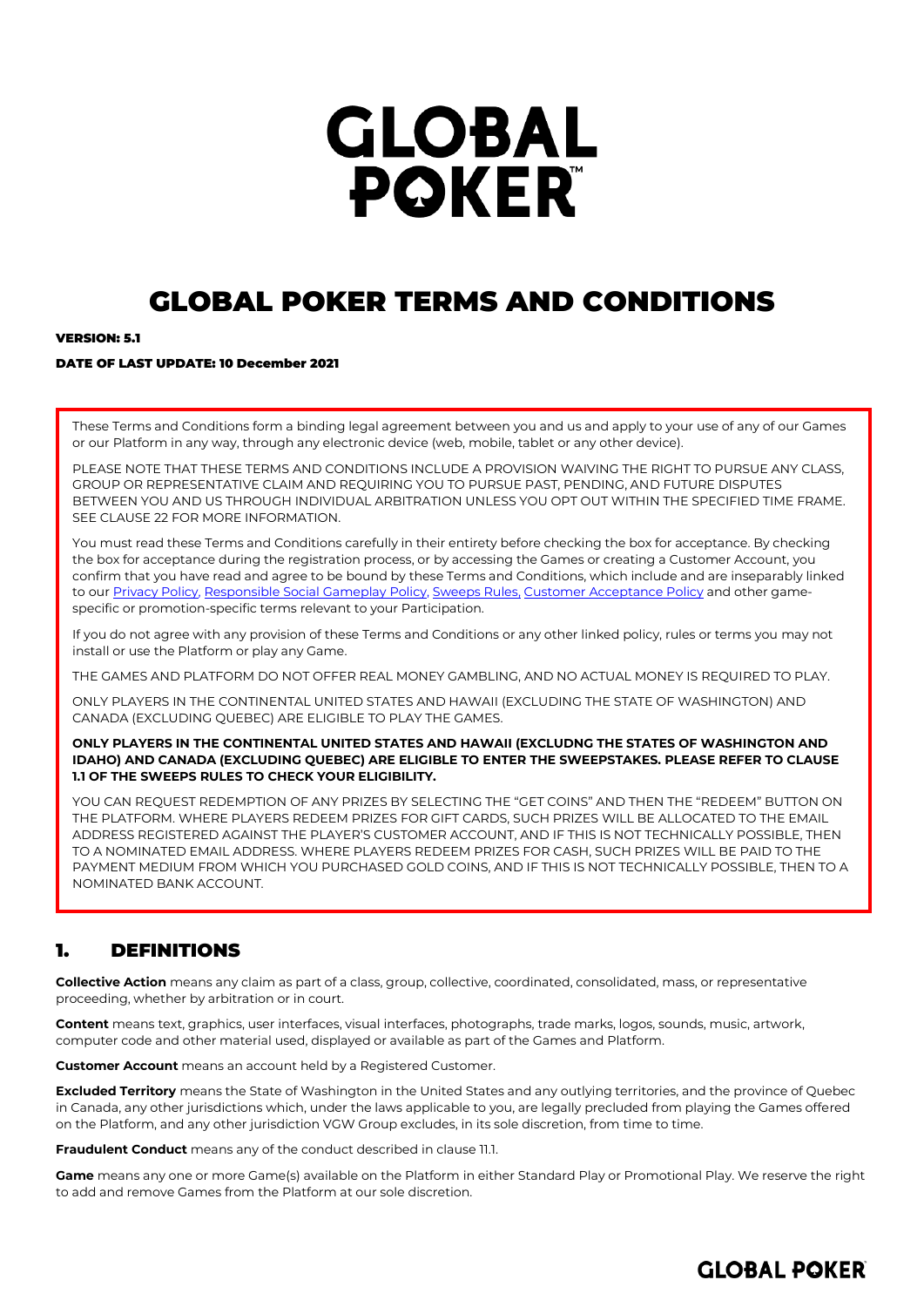**Gold Coin** means the virtual social gameplay currency which enables you to play the Standard Play Games. Gold Coins have no monetary value and cannot under any circumstance be redeemed for prizes.

**Inactive Account** means a Customer Account which has not recorded any log in or log out for a period exceeding 12 consecutive months.

**Merchandise** means any physical goods provided to you by Global Poker as a reward or as a competition or tournament prize.

**MGA** means the Malta Gaming Authority.

**Participate** means playing any Games or using our Platform in any manner whatsoever, including any of the conduct described in claus[e 3.](#page-1-0) 

**Payment Administration Agent** means the services provided through any related body corporate, affiliate, or third party we appoint to act as our agent, including but not limited to VGW Holdings Limited, VGW Corporation Pty Ltd, VGW Malta Holding Limited, VGW Administration Malta Limited, VGW Sports Limited, VGW Holdings US Inc, VGW US Inc and VGW Luckyland Inc.

**Payment Medium** means any card, online wallet, financial/bank account or other payment medium used to purchase Gold Coins

**Platform** means the services provided through any URL or mobile application belonging to, or licensed to, VGW Group, and branded as part of the "Global Poker" family of games, including the website located a[t http://www.globalpoker.com,](http://www.globalpoker.com/) and all subdomains, subpages and successor sites thereof, as well as all Games, features, tools and services available thereon.

**Player or you** means any person who Participates, whether or not a Registered Customer.

**Player Support Team** performs the Player Support Function and has the meaning given in section 39(1) of th[e Player Protection](https://www.mga.org.mt/wp-content/uploads/Directive-2-of-2018-Player-Protection-Directive-3.pdf)  **Directive** 

**Prizes** means prizes won when playing Promotional Play Games which are redeemable for valuable prizes in accordance with the Sweeps Rules.

**Promotional Play** means Participation in our sweepstakes promotions by playing any game with Sweeps Coins.

**Registered Customer** means a Player who has successfully registered a Customer Account, whether that account is considered active or not.

**Standard Play** means Participating in any game played with Gold Coins. We may give you Gold Coins free of charge when you sign up to a Platform and thereafter at regular intervals when you log into a Platform. You may win more Gold Coins when you play in Standard Play and you may purchase more Gold Coins on the Platform. You cannot win prizes when you Participate in Standard Play.

**Sweeps Coins** means sweepstakes entries subject to the Sweeps Rules. We may give you Sweeps Coins free of charge when you sign up to a Platform, as a bonus when you purchase Gold Coins or via each of our free alternative methods of entry as set out in the Sweeps Rules. You may win more Sweeps Coins when you play Promotional Play Games. YOU CANNOT PURCHASE SWEEPS **COINS** 

**Sweeps Rules** means the Sweeps Rules available on the Platform.

**Terms and Conditions** means these terms and conditions, as amended from time to time.

**Third Party Website** means a third party website not controlled by us.

**VGW GP** means VGW GP Limited (company registration number C78260) a limited liability company incorporated in Malta, and subject to Maltese law, having its registered address at 5-7 Matilda Court, Giuseppe Cali Street, Ta' Xbiex, XBX 1423 Malta.

**VGW Group, we, us or our** means VGW Games, VGW Malta and VGW GP.

**VGW Malta** means VGW Malta Limited (company registration number C74706) a limited liability company incorporated in Malta, and subject to Maltese law, having its registered address at 5-7 Matilda Court, Giuseppe Cali Street, Ta' Xbiex, XBX 1423 Malta.

**VGW Games** means VGW Games Limited (company registration number C76814) a limited liability company incorporated in Malta, and subject to Maltese law, having its registered address at 5-7 Matilda Court, Giuseppe Cali Street, Ta' Xbiex, XBX 1423 Malta.

## 2. LICENSING AND THE PROTECTION OF FUNDS

- 2.1. The online social game known as "Global Poker" is owned and operated by VGW GP. All payments are processed by VGW GP or any Payment Administration Agent it appoints. The sweepstakes promotions and Prizes offered by Global Poker are operated by VGW Games. VGW Games is licensed and regulated in Malta by the MGA to operate the Promotional Play Games with the Licence MGA/B2C/188/2010 dated 14 August 2017.
- 2.2. Funds equal to the aggregate value of Prizes which Registered Customers have chosen to leave unredeemed are held by VGW Games in accounts separate from its business account. This means that steps have been taken to protect such funds, but that in the event of insolvency there is no absolute guarantee that any Prizes which you have not yet redeemed will be allocated or paid to you.

## <span id="page-1-0"></span>3. YOUR PARTICIPATION

**Restrictions**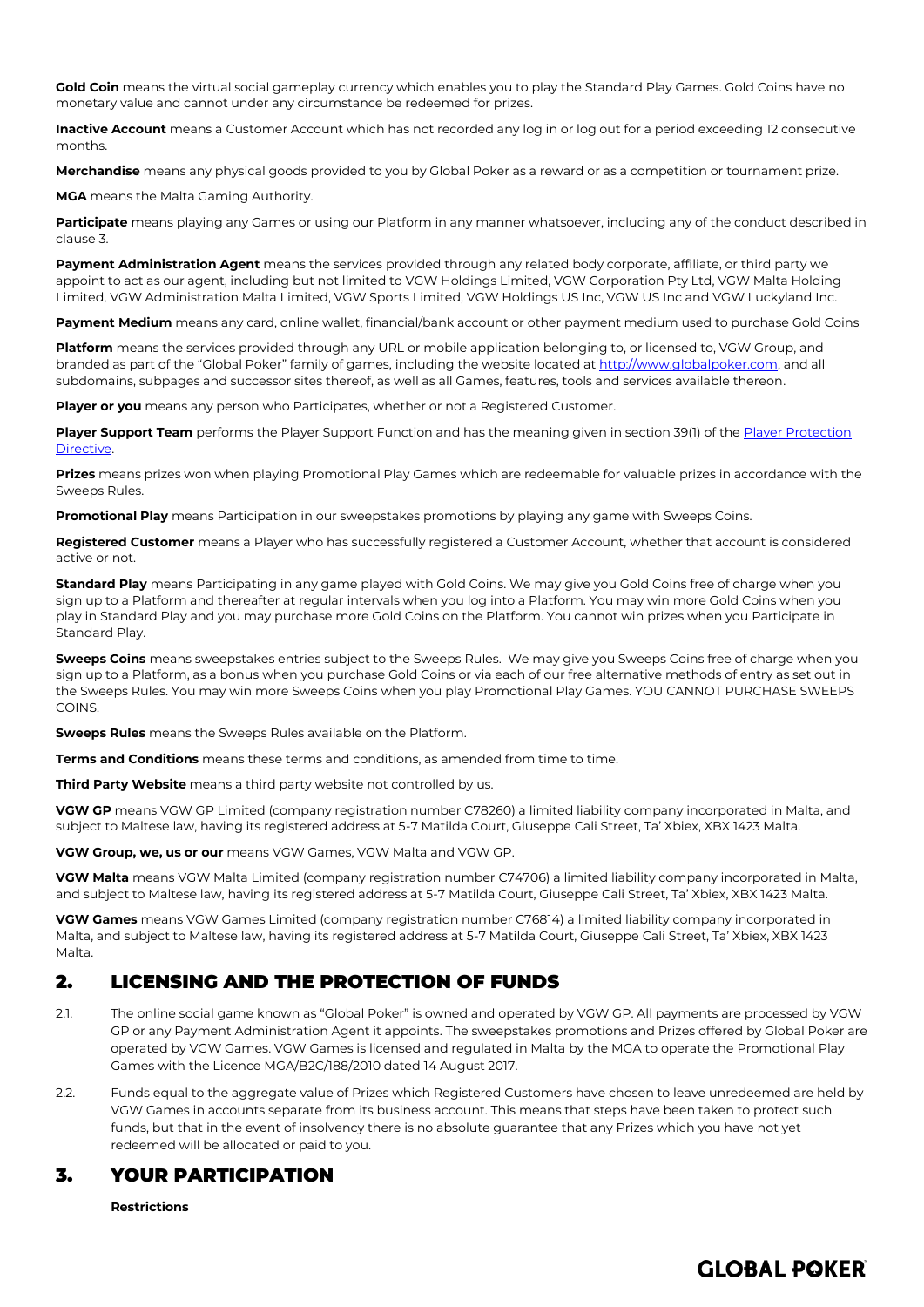- 3.1. You declare and warrant that:
	- you are over 18 years of age or such higher minimum legal age of majority as stipulated in the jurisdiction of your  $\overline{a}$ . residence and are, under the laws applicable to you, legally allowed to participate in the Games offered on the Platform;
	- b. WHEN PARTICIPATING IN:
		- i. STANDARD OR PROMOTIONAL PLAY, YOU DO NOT RESIDE IN, OR ACCESS THE PLATFORM FROM THE EXCLUDED TERRITORIES; AND
		- ii. PROMOTIONAL PLAY, YOU DO NOT RESIDE IN THE EXCLUDED TERRITORIES OR IDAHO;
	- you participate in the Games strictly in your personal capacity for recreational and entertainment purposes only; C.
	- d. you participate in the Games on your own behalf and not on the behalf of any other person;
	- all information that you provide to us during the term of validity of these Terms and Conditions is true, complete e. and correct, and you will immediately notify us of any change to such information;
	- f. money that you use to purchase Gold Coins is not tainted with any illegality and, in particular, does not originate from any illegal activity or source, or from ill-gotten means;
	- you will not purchase Gold Coins from a business or corporate account, but only an account held in your name; g.
	- h. you will not be involved in any fraudulent, collusive, fixing or other unlawful activity in relation to your or third parties' participation in any of the Games and you will not use any software-assisted methods or techniques (including but not limited to bots designed to play automatically) or hardware devices for your participation in any of the Games. We reserve the right to invalidate any participation in the event of such behaviour;
	- i. in relation to the purchase of Gold Coins, you must only use a valid Payment Medium which lawfully belongs to you;
	- j. you will not sell or trade for value, or seek to sell or trade for value, or accept as a sale or trade for value, any Merchandise provided to you by Global Poker;
	- k. you will not intentionally lose your chips on purpose to benefit another player's chip stack, often referred to as 'chip dumping', and
	- you will not intentionally receive chips in a 'chip dumping' scheme.  $\mathbf{L}$
- 3.2. GOLD COIN PURCHASES MADE FROM WITHIN THE STATE OF WASHINGTON IN THE UNITED STATES OF AMERICA WILL BE VOIDED AND REFUNDED, MINUS AN ADMINISTRATIVE FEE OF 10% OF THE TOTAL PURCHASES MADE BY THE PLAYER, IN ADDITION TO ANY CHARGES THAT MAY BE LEVIED BY THE BANK OR FINANCIAL INSTITUTION MANAGING THE AFOREMENTIONED REVERSAL.
- 3.3. It is a Player's responsibility to ensure that their Participation is lawful in their jurisdiction. Any person who is knowingly in breach of clause [3,](#page-1-0) including any attempt to circumvent this restriction, for example, by using a VPN, proxy or similar service that masks or manipulates the identification of your real location, or by otherwise providing false or misleading information regarding your location or place of residence, or by Participating from an Excluded Territory or through a third party or on behalf of a third party located in an Excluded Territory, is in breach of these Terms and Conditions. You may be committing fraud and may be subject to criminal prosecution.

## **Eligible Players**

3.4. Employees of VGW Group, any of their respective affiliates, subsidiaries, holding companies, advertising agencies, or any other company or individual involved with the design, production, execution or distribution of the Games and their immediate family (spouse, parents, siblings and children, whether the relationship is by birth, marriage or adoption) and household members (people who share the same residence at least 3 months of the year) are not eligible to Participate.

## **Acceptance**

3.5. By accepting these Terms and Conditions you agree that your Participation is at your sole option, discretion and risk. You will have no claims whatsoever against VGW Group or any of its partners, or respective directors, officers or employees in relation to any losses you incur.

## 4. LICENCE

- 4.1. Subject to your agreement and continuing compliance with these Terms and Conditions, VGW Group grants you a personal, non-exclusive, non-transferable, non-sublicensable, revocable, limited licence to access and use the Platform, including Gold Coins and Sweeps Coins, through a supported Web browser or mobile device, solely for your personal, private entertainment and no other reason.
- 4.2. VGW Group grants you a personal, non-exclusive, nontransferable, non-sublicensable, revocable, limited licence to use the avatars available on the Platform. PLEASE NOTE THAT VGW GROUP MAY ADD OR REMOVE AVATARS AT ITS SOLE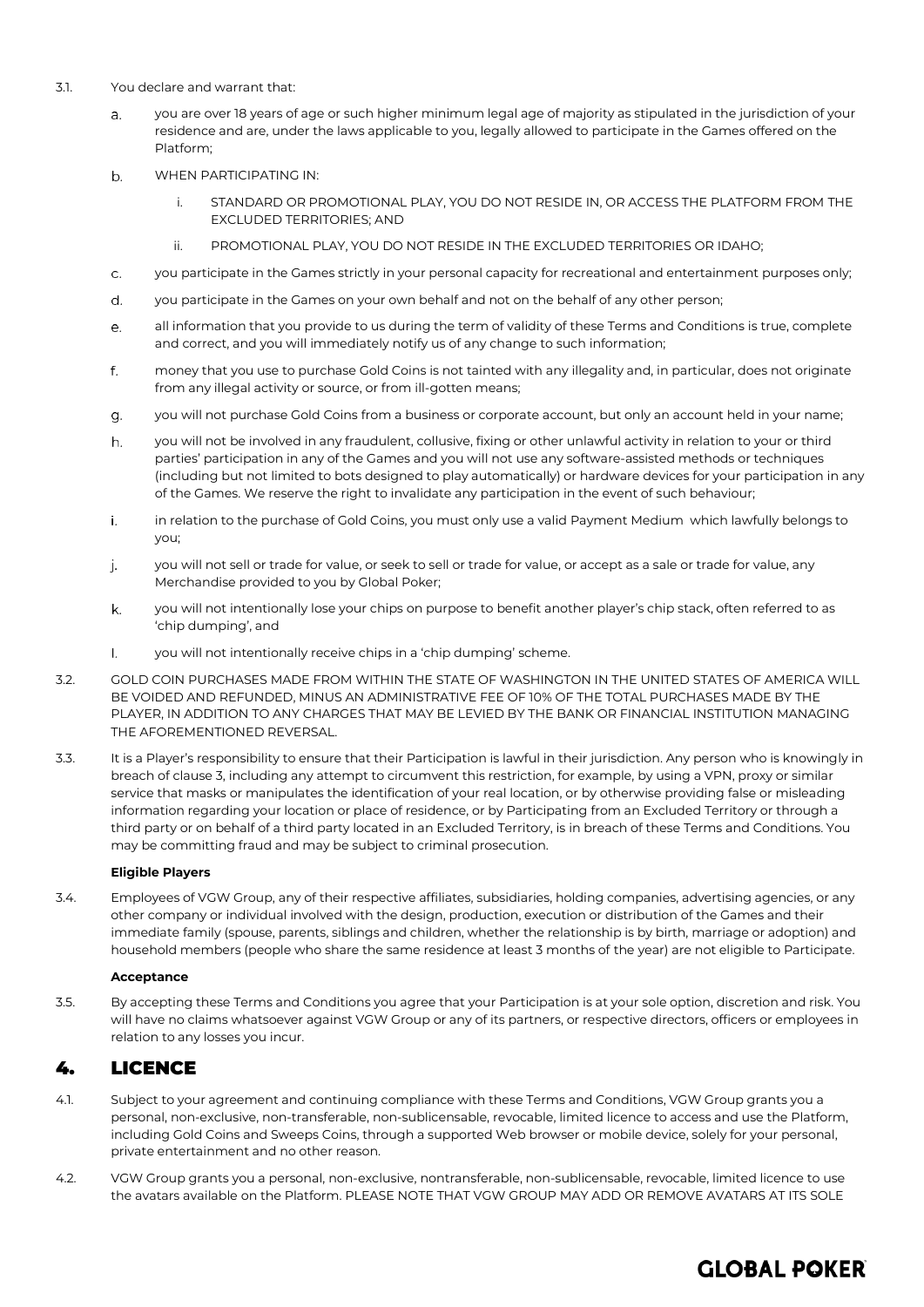DISCRETION AND WITH NO FURTHER NOTICE TO YOU. THE PURCHASE OF AN AVATAR IS THE PURCHASE OF A LICENCE TO USE THAT AVATAR FOR AS LONG AS IT IS AVAILABLE ON THE PLATFORM.

- 4.3. These Terms and Conditions do not grant you any right, title or interest in the Platform or Content.
- 4.4. You acknowledge and agree that your licence to use the Platform is limited by these Terms and Conditions and if you do not agree to, or act in contravention of, these Terms and Conditions, your licence to use the Platform (including the Games and Content) may be immediately terminated.
- 4.5. Where the Platform or any Game is deemed to be illegal under the laws of the jurisdiction in which you reside or are situated, you will not be granted any licence to, and must refrain from accessing, the Platform or relevant Game.

## 5. YOUR CUSTOMER ACCOUNT

## **Single Account**

- 5.1. You are allowed to have only one Customer Account, including any Inactive Account on the Platform. If you attempt to open more than one Customer Account, all accounts you have opened or try to open may be cancelled or suspended and the consequences described in claus[e 19.2](#page-12-0) may be enforced.
- 5.2. You must notify us immediately if you notice that you have more than one registered Customer Account, whether active or not on any one Platform. DO NOT CREATE A NEW CUSTOMER ACCOUNT IF YOU WISH TO CHANGE YOUR EMAIL, ADDRESS OR SURNAME.

## **Accuracy**

5.3. You are required to keep your registration details up to date at all times. If you change your address, email, phone number or any other contact details or personal in[form](https://globalpoker.zendesk.com/hc/en-us/requests/new)ation contact Customer Support via this form and choose 'Request Support' from the drop down menu in order to update your details. The name that you provide to us at registration must be identical to that listed on your government issued identification.

## **Security and Responsibility of Your Customer Account**

- 5.4. As part of the registration process, you will have to choose a password to login into the Platform, unless you login to your Customer Account using the Facebook® login facility in which case your Facebook® password will apply.
- 5.5. It is your sole and exclusive responsibility to ensure that your Customer Account login details and any Payment Mediums are kept secure and are only accessible by you. You accept full responsibility for any unauthorised use of your Customer Account and any activity linked to your Customer Account, including by a minor (which in all events is prohibited).
- 5.6. You must not share your Customer Account or password with another person, let anyone else access or use your Customer Account or do any other thing that may jeopardise the security of your Customer Account.
- 5.7. If you become aware of, or reasonably suspect that security in your Customer Account has been compromised, including loss, theft or unauthorised disclosure of your password and Customer Account details, you must notify us immediately.
- 5.8. You are solely responsible for maintaining the confidentiality of your password and you will be held responsible for all uses of your Customer Account, including any purchases made under the Customer Account, whether those purchases were authorised by you or not.
- 5.9. You are solely responsible for anything that happens through your Customer Account, whether or not you undertook those actions. You acknowledge that your Customer Account may be terminated if someone else uses it and engages in any activity that breaches these Terms and Conditions or is otherwise illegal.
- 5.10. We are not responsible for any abuse or misuse of your Customer Account by third parties due to your disclosure of your login details to any third party, whether such disclosure is intentional or accidental, active or passive.

#### **Account Transfers**

5.11. You are not allowed to transfer Gold Coins or Sweeps Coins between Customer Accounts, or from your Customer Account to other players, or to receive Gold Coins or Sweeps Coins from other Customer Accounts into your Customer Account, or to transfer, sell and/or acquire Customer Accounts.

#### **Inactive Customer Accounts**

- 5.12. We reserve the right to deactivate your Customer Account if it is deemed to be an Inactive Account.
- 5.13. If no transaction has been recorded on your Customer Account for 30 consecutive months, we will remit the balance of the redeemed value of the Prizes in your Customer Account to you or, if you cannot be satisfactorily located, to the MGA.

#### **Closing of Customer Accounts**

5.14. If you wish to close your Customer Account you may do so at any time by selecting the "Contact Us" link on the Platform and submitting a request to close your Customer Account. Closing your Customer Account will forfeit all continued access to and right to use, enjoy or benefit from any Gold Coins, Sweeps Coins and unredeemed Prizes associated with your Customer Account.

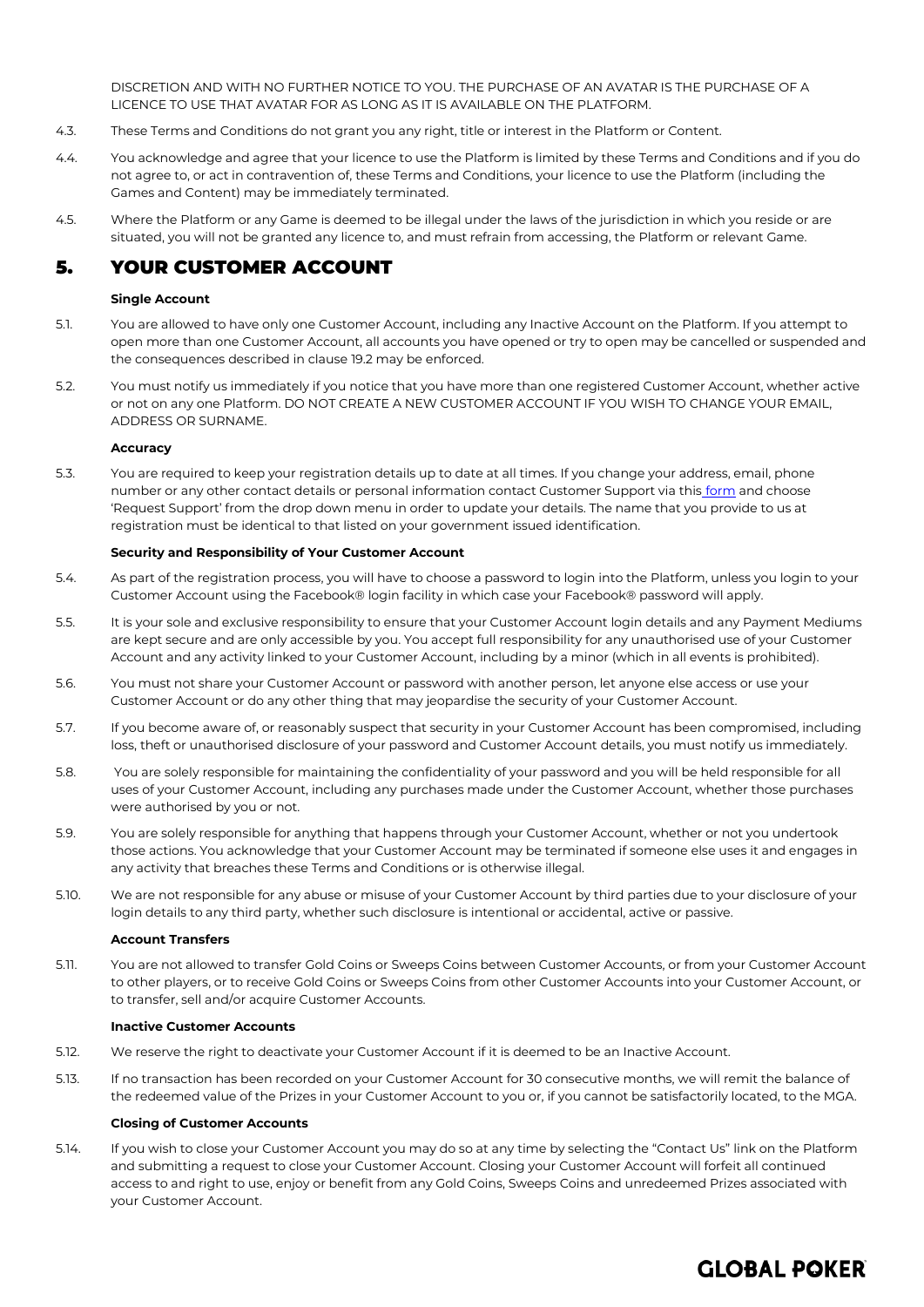- 5.15. If the reason behind the closure of your Customer Account is related to concerns about possible responsible social gameplay issues you must indicate this in your request to close your Customer Account. Our time-out and exclusion procedures are summarised at claus[e 10.4](#page-8-1) of these Terms and Conditions and are set out in detail in our Responsible [Social Gameplay](https://globalpoker.com/responsible-gaming) Policy.
- 5.16. You will be able to open your Customer Account again by sending a request to the Customer Support team. All requests for re-opening of an account will be evaluated by our Customer Support and Compliance teams, who abide by strict customer protection guidelines.

## **Discretion to Refuse or Close Accounts**

5.17. We reserve the right to place limits on, suspend, close, or refuse to open a Customer Account in our sole discretion.

## 6. GAMES

## **Rules**

6.1. Games offered on the Platform may have their own rules which are available on the Platform. It is your responsibility to read the rules of a Game before playing. You must familiarise yourself with the applicable terms of play and read the relevant rules before playing any Game.

## **Gold Coin Purchases**

- 6.2. The Payment Medium you use to purchase Gold Coins must be legally and beneficially owned by you and in your name. If it comes to our attention that the name you registered on your Customer Account and the name linked to your Payment Medium differ, your Customer Account will be immediately suspended. Should your Customer Account be suspended, we recommend that you contact Customer Support via this [form](https://globalpoker.zendesk.com/hc/en-us/requests/new) for details regarding our verification process.
- 6.3. We reserve the right to request documents and information to verify the legal and beneficial ownership of the Payment Medium you use to make Gold Coin purchases.
- 6.4. You agree that we and/or our Payment Administration Agents and payments facilitators may store your payment information (e.g. card number or token) to process your future purchases. By accepting these Terms and Conditions, you authorize VGW GP and/or our Payment Administration Agents and payments facilitators to store your payment credentials in compliance with applicable payment processing regulations.
- 6.5. VGW GP begins processing a payment for the purchase of Gold Coins when you click on the "SELECT" button.
- 6.6. All foreign exchange transaction fees, charges or related costs that may be incurred as a result of, or in relation to, your purchase of Gold Coins are to be borne solely by you, including but not limited to any losses or additional costs arising from foreign exchange fluctuations.
- 6.7. All transactions between you and VGW US, Inc (where VGW US, Inc is our Payment Administration Agent) occur within the United States.

#### **Gold Coin and Sweeps Coins Balance**

- 6.8. You may participate in any Game only if you have sufficient Gold Coins or Sweeps Coins (as applicable) in your Customer Account for such Participation. We will not extend you any credit whatsoever for the purchase of Gold Coins or otherwise.
- 6.9. From time to time, we may assign minimum or maximum Gold Coin purchases as specified and offered on the Platform.
- 6.10. Once a Gold Coin purchase has been made, the funds will be drawn from your Payment Medium as soon as practicable.
- 6.11. The purchase of Gold Coins is the purchase of a licence that allows you to Participate in Standard Play Games and is not the deposit of funds which can be withdrawn. Funds used to purchase Gold Coins will not, and cannot, be refunded to you. Gold Coins do not have any real money value.
- 6.12. Gold Coins or Sweeps Coins that have been submitted for play and accepted cannot be changed, withdrawn or cancelled and the Gold Coins or Sweeps Coins (whichever applicable) will be drawn from your Gold Coin or Sweeps Coins balance instantly.
- 6.13. If you are found to have one or more of your purchases returned and/or reversed or charged back, your account will be suspended. If this occurs, the amount of such purchases will constitute a debt owed by you to us and you must immediately remit payment for such purchases through an alternative payment method. Until payment is received by us or our Payment Administration Agent, any purchases and winnings will be deemed void and requests to redeem Sweeps Coins for Prizes will not be allowed.
- <span id="page-4-0"></span>6.14. In accordance with the Sweeps Rules:
	- a. unless we require otherwise in accordance with clause [6.14\(](#page-4-0)b), any Sweeps Coin allocated to you is only required to be played once before it is eligible to be redeemed as a Prize; and
	- b. we may, in our sole discretion, require that any Sweeps Coins allocated to you be played a greater number of times (not exceeding 20) in any combination of Promotional Play Games before it is able to be redeemed as a Prize.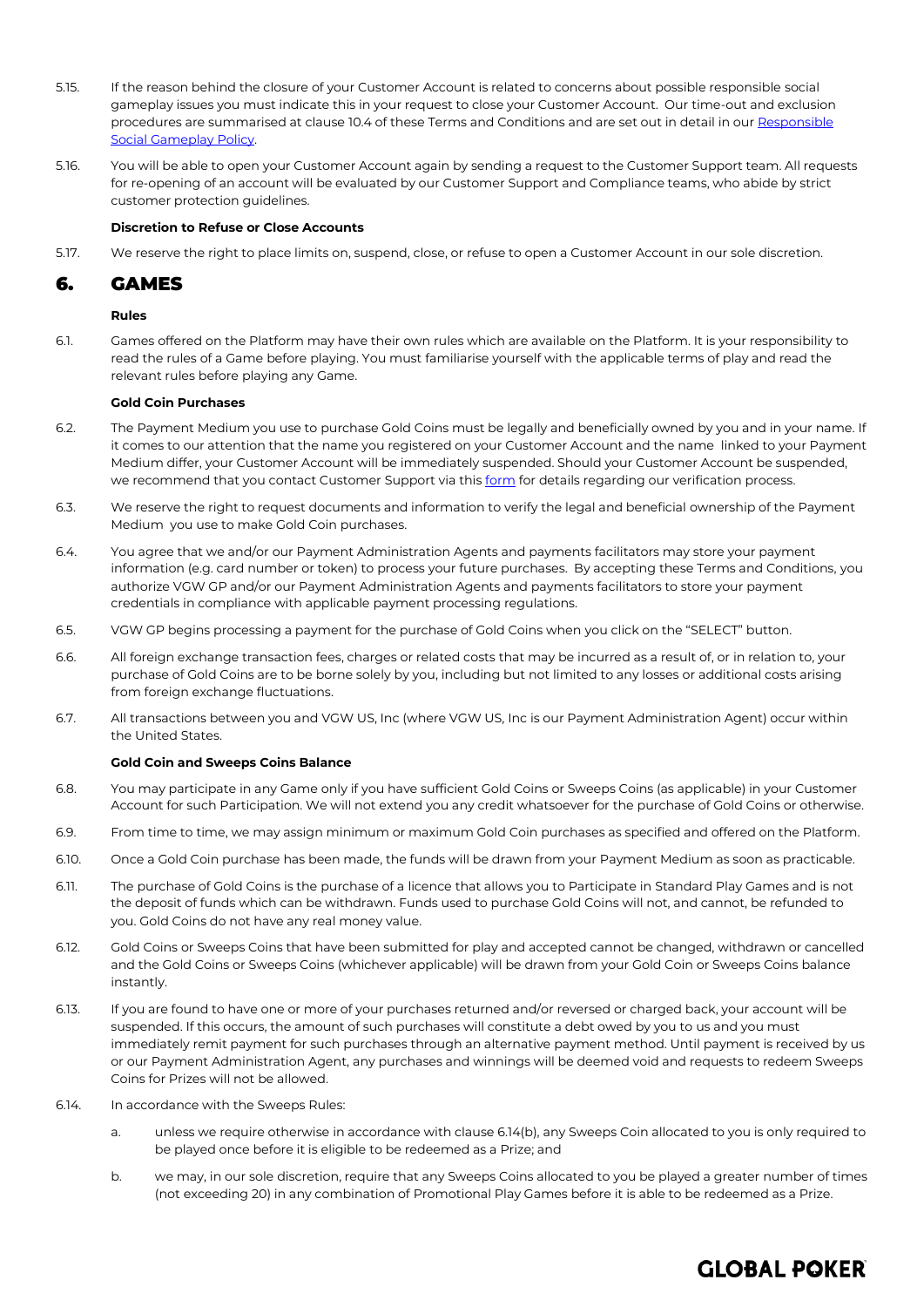## **Void Games**

6.15. We reserve the right to declare Participation in a Game void, partially or in full, if, in our sole discretion, we deem it obvious that there was an error, mistake, misprint or technical error on the pay-table, win-table, minimum or maximum stakes, odds or software.

#### **Final Decision**

6.16. In the event of a discrepancy between the result showing on a user's device and the VGW Group server software, the result showing on the VGW Group server software will be the official and governing result.

## 7. PROMOTIONS

- 7.1. All promotions, including Games played in Promotional Play, contests, special offers and bonuses are subject to these Terms and Conditions, the Sweeps Rules and to additional terms that may be published at the time of the promotion.
- 7.2. In the event and to the extent of any conflict between these Terms and Conditions and any promotion-specific terms and conditions, the promotion-specific terms and conditions will prevail.
- 7.3. VGW Group reserves the right to withdraw or modify such promotions without prior notice to you.
- 7.4. If, in the reasonable opinion of VGW Group, we form the view that a Registered Customer is abusing any promotion, to derive any advantage or gain for themselves or other Registered Customers, including by way of Fraudulent Conduct we may, at our sole discretion, withhold, deny or cancel any advantage, bonus or Prize as we see fit.
- 7.5. Without limiting clause [12.4,](#page-8-2) you confirm that you grant VGW Group an irrevocable, perpetual, worldwide, non-exclusive, royalty-free licence to use in whatever way we see fit, and without further acknowledgement of you as the author, any Content you post or publish as part of a promotion, contest or competition.

## 8. REDEMPTION OF PRIZES

## **Prize Redemption Methods**

- <span id="page-5-0"></span>8.1. Subject to these Terms and Conditions:
	- a. When you choose to redeem Prizes for gift cards, the gift cards will be allocated to the email address that you have registered against your Customer Account, or if this is not technically possible, then to an alternative email address you nominate; and
	- b. When you choose to redeem Prizes for cash, the cash payment will be made to the Payment Medium from which you purchased Gold Coins, or if this is not technically possible, then to an alternative account you nominate, provided that account is legally and beneficially owned by you. We reserve the right to require the use of the same payment method for redemption of Prizes as was used to purchase Gold Coins, or a specific payment method at our own discretion.

#### **Limits and Fees**

- <span id="page-5-2"></span>8.2. We reserve the right to charge fees for processing the redemption of Prizes to you and to set a minimum redemption threshold of SC50 for Prize redemptions.
- 8.3. In New York and Florida, the maximum redemption value for a Prize won on any one spin or play is USD\$5,000 and any Prize with a value in excess of USD\$5,000 will not be redeemed.
- 8.4. We reserve the right, in our sole discretion, to limit the value of Prize redemptions for each Participant to USD\$10,000 per day.

#### **Your Responsibility for Prize Redemptions and Accuracy of Details**

- 8.5. When you choose to redeem Prizes for gift cards pursuant to clause [8.1\(](#page-5-0)a), it is your sole responsibility to ensure that the email address and all relevant details you provide are accurate. If the details you have provided are not accurate, and we have processed the redemption using the details you have provided, the redemption of that Prize is complete and we are not required to reissue the gift cards.
- 8.6. If no valid email address is provided to us within 60 days of a request from us to do so, VGW Group is not obliged to allocate the gift cards to you and may in its discretion deem the Prizes to be void.
- 8.7. When you choose to redeem Prizes for cash, it is your sole responsibility to ensure that your financial institution will accept payment from us into your bank account. VGW Group has no obligation to check whether your financial institution will accept payments from us to your nominated bank account.
- 8.8. Subject to clause [8.9,](#page-5-1) we will not make payments into an account or online wallet which does not match your verified name or the name you provided when registering your Customer Account or that is not legally and beneficially owned by you.
- <span id="page-5-1"></span>8.9. Prizes redeemed for cash: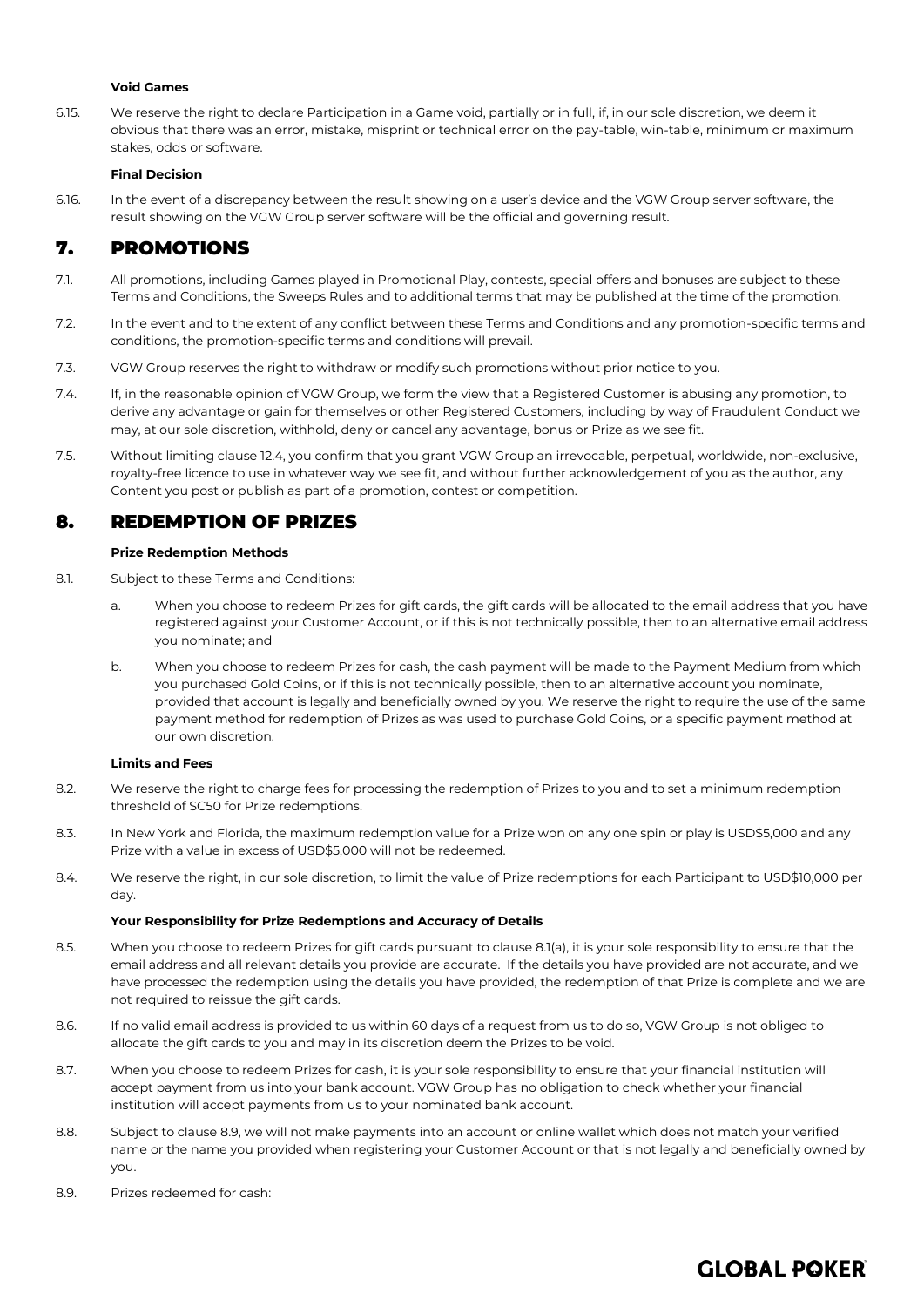- a. will be paid into a joint account or joint wallet provided that one of the names on the joint account or joint wallet matches the name you provided when registering your Customer Account or your verified name and all verification checks we require in relation to you and the other account holder are completed to our satisfaction. For the avoidance of doubt, if either joint account holder does not satisfy our verification requirements, as determined solely at our discretion, we will not make payments into the nominated joint account;
- b. will not be paid into:
	- i. a joint account or joint wallet where one of the joint owners is a minor; or
	- ii. custodial accounts; or
	- iii. any account held on trust for, or for the benefit of, a third party (including a minor).
- 8.10. Where you are required to provide the details of your financial institution, bank account or online wallet, you agree that you are solely responsible for the accuracy of those details. You further agree that, where you have chosen to redeem a Prize for cash and the details you have provided are not accurate, and we have processed the payment using the details you have provided, the redemption of that Prize is complete and we cannot and are not required to reverse or reissue the payment.
- 8.11. You acknowledge and agree that, if your financial institution will not accept payments from VGW Group or where your bank account or online wallet does not meet the requirements in these Terms and Conditions:
	- a. you will be required to nominate an alternative bank account for the payment;
	- b. there will be delays in the processing of the payment to you; and
	- c. if you are unable to nominate an alternative bank account which meets the requirements set out in these Terms and Conditions within 60 days of a request from us to do so, VGW Group is not obliged to make the relevant payments to you and may in its discretion deem the Prizes to be void.

## **Currency**

- 8.12. All Gold Coin purchases and direct bank transfer payments are executed in USD. It is a Player's responsibility to ensure that their nominated bank account can accept transactions in USD.
- 8.13. All foreign exchange transaction fees, charges or related costs that you may incur as a result of, or in relation to, payments made by the VGW Group to you are to be borne solely by you, including but not limited to any losses or additional costs arising from foreign exchange fluctuations.

#### **Timing and Frequency for Prize Redemptions**

- 8.14. We process requests to redeem Prizes in the order in which they are received. Our goal is to process your request as soon as practicable.
- 8.15. We will only process one Prize redemption request per Customer Account in any 24 hour period.
- 8.16. Where you choose to redeem Prizes for cash you acknowledge and agree that it may take up to 10 business days to process the relevant payment into your nominated bank account.
- 8.17. There may be delays in payments due to our identity verification process and certain Payment Mediums will require additional verification at the time of redemption.
- 8.18. Payments of over US\$10,000 may require a longer processing time than usual due to bank clearance and security and fraud checks and may also be paid in more than one lump sum. This may add up to 7 days to the normal processing time but is dependent on the circumstances of each individual case.
- 8.19. Without limiting clause [8.2,](#page-5-2) Players can request to redeem Prizes of any value, however we reserve the right to allocate or pay Prizes in smaller increments over a number of days until all of the Prize has been allocated or paid.

#### **Payment Administration Agent**

- 8.20. You acknowledge and agree that we may in our sole discretion, from time to time, appoint one or more Payment Administration Agents to accept or make payments (including merchant facilities) from or to Players on our behalf.
- 8.21. A Payment Administration Agent will have the same rights, powers and privileges that we have under these Terms and Conditions and will be entitled to exercise or enforce their rights, powers and privileges as our agent or in their own name. In no event will we be liable to any Player for any loss, damage or liability resulting from the Payment Administration Agent's negligence and/or acts beyond the authority given by VGW Group.
- 8.22. All transactions between you and VGW US, Inc (if applicable) occur within the United States.

#### **Expiry and Forfeiture**

- 8.23. Sweeps Coins are only valid for 90 days from the date you last logged on to your Customer Account and will thereafter automatically expire.
- 8.24. Sweeps Coins may be forfeited if a Customer Account is deactivated for any reason, or at our discretion.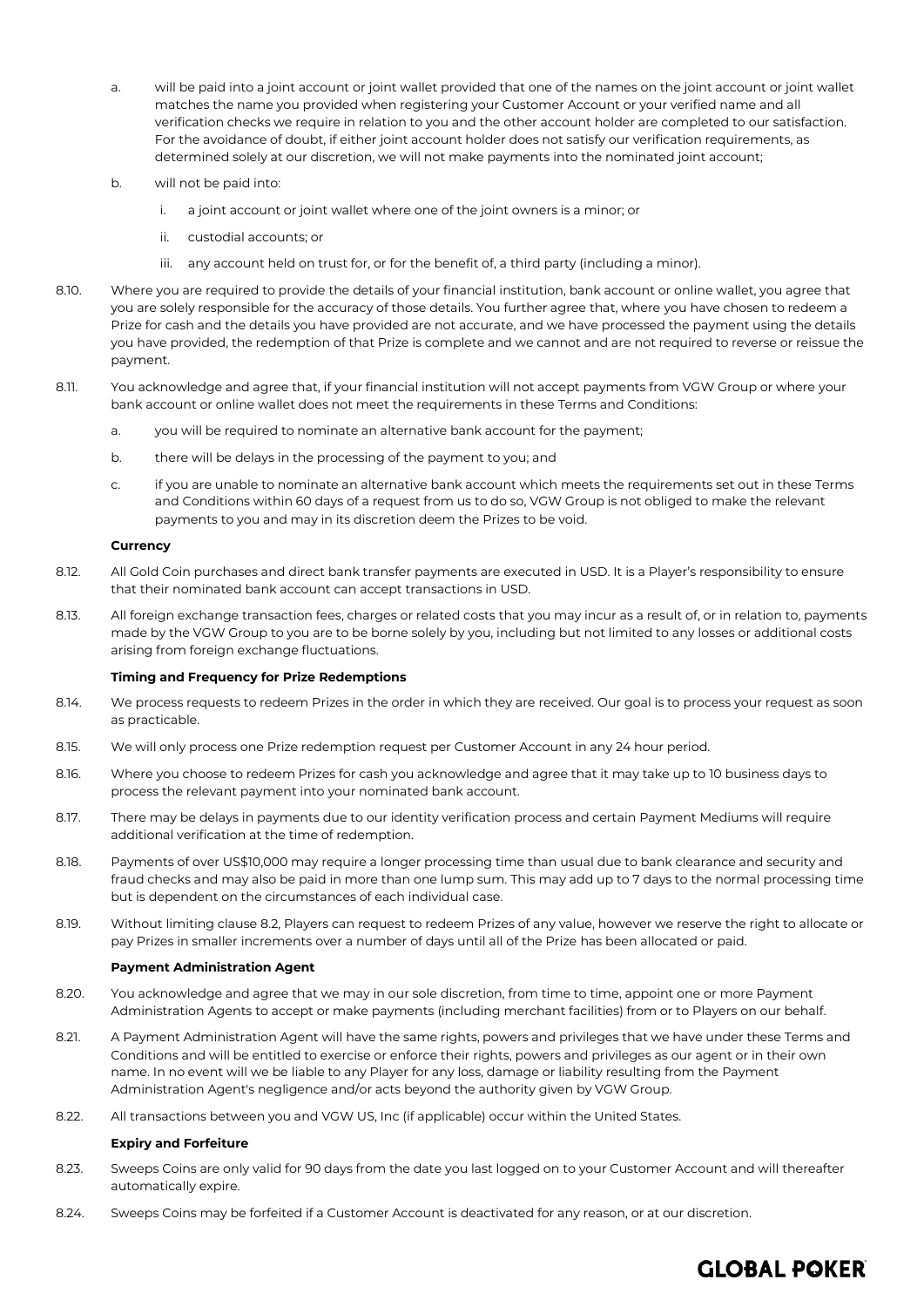## **Updating Payment Details**

8.25. Updating or adding additional payment details for the sole purpose of redeeming Prizes may only be done by contacting [support@globalpoker.com.](mailto:support@globalpoker.com)

## **Refused Prizes**

8.26. If you choose to redeem Prizes for cash but refuse to accept payments made to your nominated bank account by VGW Group, you must refuse the amount in its entirety. Where you refuse to accept payment to your nominated bank account more than twice in any 3 month period, VGW Group reserves the right to suspend your Customer Account to undertake investigations to ensure that the Platform is not being used as a vehicle for fraudulent activity.

## **Mistaken Credits**

8.27. If we mistakenly credit your Customer Account from time to time with Prizes that do not belong to you, whether due to a technical error, human error or otherwise, the amount credited will remain VGW Group property and will be deducted from your Customer Account. If you have been transferred cash or gift cards that do not belong to you prior to us becoming aware of the error, the mistakenly paid amount will (without prejudice to other remedies and actions that may be available at law) constitute a debt owed by you to us. In the event of an incorrect crediting, you are obliged to notify Customer Support by using the "Contact" link on the Platform without delay.

## 9. VERIFICATION

## **Verification Checks**

- 9.1. You agree that we are entitled to conduct any identification, credit and other verification checks that we may reasonably require and/or that are required of us under applicable laws and regulations or by relevant regulatory authorities or to otherwise prevent financial crime.
- 9.2. Until all required verification checks are completed to our satisfaction:
	- any request you have made for redemption of Prizes will remain pending; and  $\overline{a}$ .
	- $b.$ we are entitled to restrict your Customer Account in any manner that we may reasonably deem appropriate, including by suspending or deactivating your Customer Account.
- 9.3. We will carry out additional verification procedures in accordance with our internal anti-financial crime policies and, at the latest, for any cumulative or single redemption of Prizes exceeding a value of USD\$2,000 (or any USD amount that is equivalent to or greater than €2,000 from time to time). Verification procedures may, for example, include requests for, and our examination of, copies of your:
	- a. identification documentation (including photo identification) such as a passport;
	- b. proof of your address such as a utility bill; and
	- c. source of wealth or source of funds documentation such as a pay slip or bank statement.
- 9.4. Where any identification, credit or other verification check we require cannot be completed to our satisfaction because you have not provided any document we request from you in the form that we require within 30 days' of the date the document was first requested, then we are under no obligation to continue with the verification check and we may in our sole discretion deactivate or otherwise restrict your Customer Account in any manner that we may reasonably deem appropriate
- 9.5. Players who request the redemption of Prizes held in a deactivated or suspended account should contact Customer Support via this [form.](https://globalpoker.zendesk.com/hc/en-us/requests/new)

## **External Verification Checks**

9.6. You agree that VGW Group may use third party service providers to run external identification and other verification checks on all Customers on the basis of the information provided by you from time to time.

## 10. RESPONSIBLE SOCIAL GAMEPLAY

## **Policy**

- 10.1. VGW Group actively supports responsible social gameplay and encourages its Players to make use of a variety of responsible social gameplay features so as to better manage their Customer Account.
- 10.2. We refer to you ou[r Responsible Social Gameplay](https://globalpoker.com/responsible-gaming) Policy for full details.
- 10.3. VGW Group is committed to providing excellent customer service. As part of that pledge, VGW Group is committed to supporting responsible social gameplay. Although VGW Group will use all reasonable endeavours to enforce its responsible social gameplay policies, VGW Group does not accept any responsibility or liability if you nevertheless continue gameplay and/or seek to use the Platform with the intention of deliberately avoiding the relevant measures in place and/or VGW Group is unable to enforce its measures/policies for reasons outside of VGW Group's reasonable control.

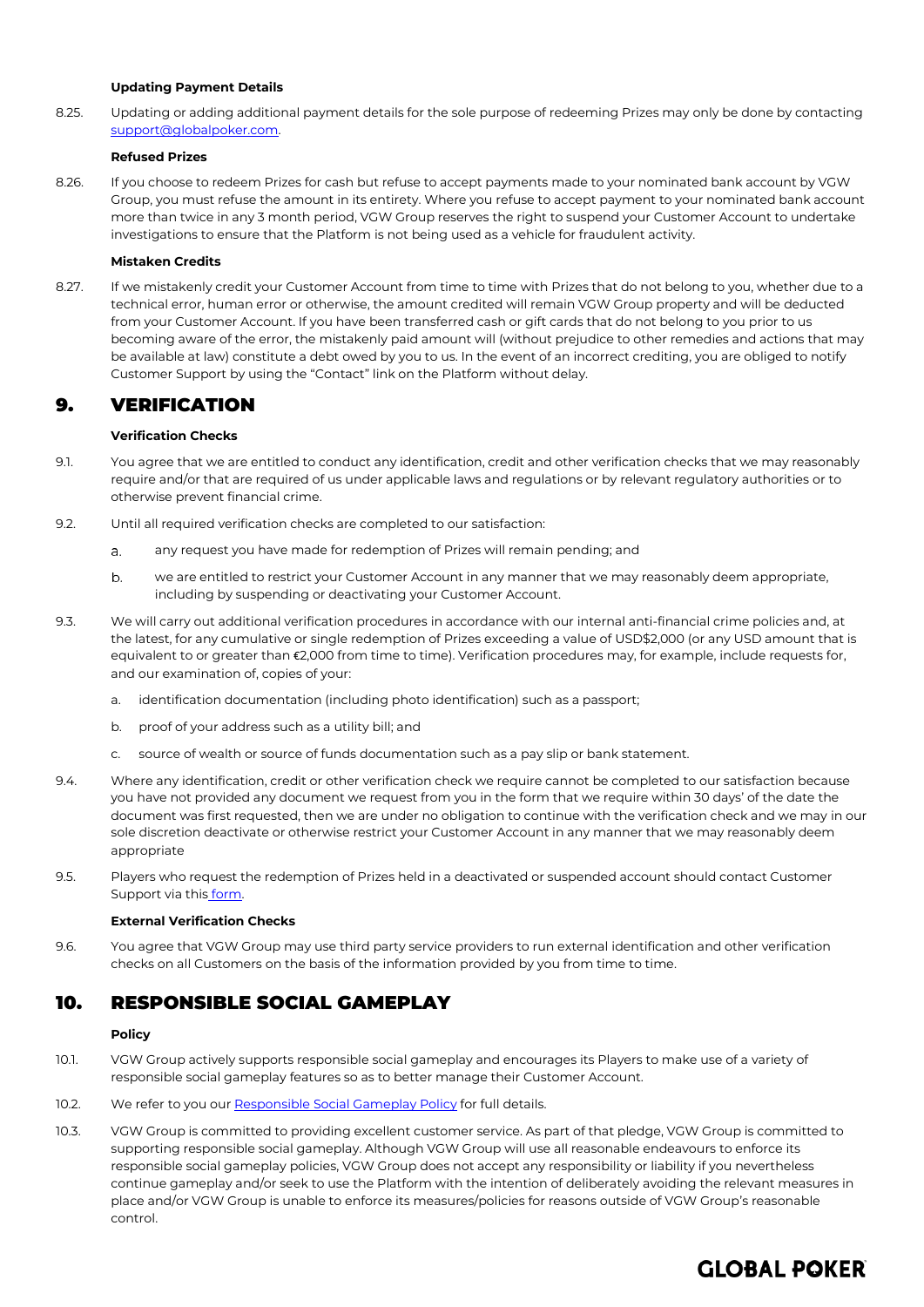## **Take a Break (Time-Out) and Self-Exclusion**

<span id="page-8-1"></span>10.4. You may, at any time, request a time-out or self-exclusion from our Games. You may also set a limit on your purchases of Gold Coins or the amount of Sweeps Coins you play. To view the various options available, refer to our Responsible Social Gameplay Policy.

## **Player Protection Policy**

10.5. We want to ensure that you enjoy your experience playing our Games in a safe and responsible manner. On the Responsible Social Gameplay page of our Platform's principal website, we have a detailed Player Protection Policy, which includes a list of mechanisms which you can enlist in order to ensure a safer gameplay experience.

## 11. FRAUDULENT CONDUCT

- <span id="page-8-0"></span>11.1. You will not, directly or indirectly:
	- a. hack into any part of the Games or Platform through password mining, phishing, or any other means;
	- b. attempt to modify, reverse engineer, or reverse-assemble any part of the Games or Platform;
	- c. knowingly introduce viruses, Trojans, worms, logic bombs, spyware, malware, or other similar material;
	- d. circumvent the structure, presentation or navigational function of any Game so as to obtain information that VGW Group has chosen not to make publicly available on the Platform;
	- e. engage in any form of cheating or collusion;
	- f. use the Platform and the systems of VGW Group to facilitate any type of illegal money transfer (including money laundering proceeds of crime); or
	- g. participate in or take advantage of, or encourage others to participate in or take advantage of schemes, organisations, agreements, or groups designed to share:
		- i. special offers or packages emailed to a specific set of players and redeemable by URL; or
		- ii. identification documents (including, but not limited to, photographs, bills and lease documents) for the purpose of misleading VGW Group as to a Player's identity.
- 11.2. You must not use the Platform for any unlawful or fraudulent activity or prohibited transaction (including Fraudulent Conduct) under the laws of any jurisdiction that applies to you. We monitor all transactions in order to prevent money laundering.
- 11.3. If VGW Group suspects that you may be engaging in, or have engaged in fraudulent, unlawful or improper activity, including money laundering activities or any conduct which violates these Terms and Conditions, your access to the Platform will be deactivated immediately and your Customer Account may be suspended. If your Customer Account is deactivated or suspended under such circumstances, VGW Group is under no obligation to reverse any Gold Coin purchases you have made or to redeem any Sweeps Coins or Prizes that may be in your Customer Account. In addition, VGW Group may pass any necessary information on to the relevant authorities, other online service providers, banks, credit card companies, electronic payment providers or other financial institutions. You will cooperate fully with any VGW Group investigation into such activity.
- 11.4. If you suspect any unlawful or fraudulent activity or prohibited transaction by another Player, please notify us immediately via the means of communication listed in the Customer Complaints procedure (described in claus[e 18\)](#page-10-0).

## 12. INTELLECTUAL PROPERTY

- 12.1. The computer software, the computer graphics, the Platform and the user interface that we make available to you is owned by, or licensed to, VGW GP or its associates and protected by relevant intellectual property laws. You may only use the software for your own personal, recreational uses in accordance with all rules, terms and conditions we have established (including these Terms and Conditions and the Sweeps Rules) and in accordance with all applicable laws, rules and regulations.
- 12.2. You acknowledge that VGW Group is the proprietor or authorized licensee of all intellectual property in relation to any Content.
- 12.3. Your use of the Games and Platform does not provide you with any intellectual property rights in the Content, Games or Platform.
- <span id="page-8-2"></span>12.4. You grant us, and represent and warrant that you have the right to grant us, an irrevocable, perpetual, worldwide, nonexclusive, royalty-free licence to use in whatever way we see fit, any information, images, videos, comments, messages, music or profiles you publish or upload to any website or social media page controlled and operated by VGW Group.
- 12.5. You must not reproduce or modify the Content in any way, including by removing any copyright or trade mark notice.
- 12.6. All trade marks and logos displayed in the Games and Platform are the property of their respective owners and are protected by applicable trade mark and copyright laws.

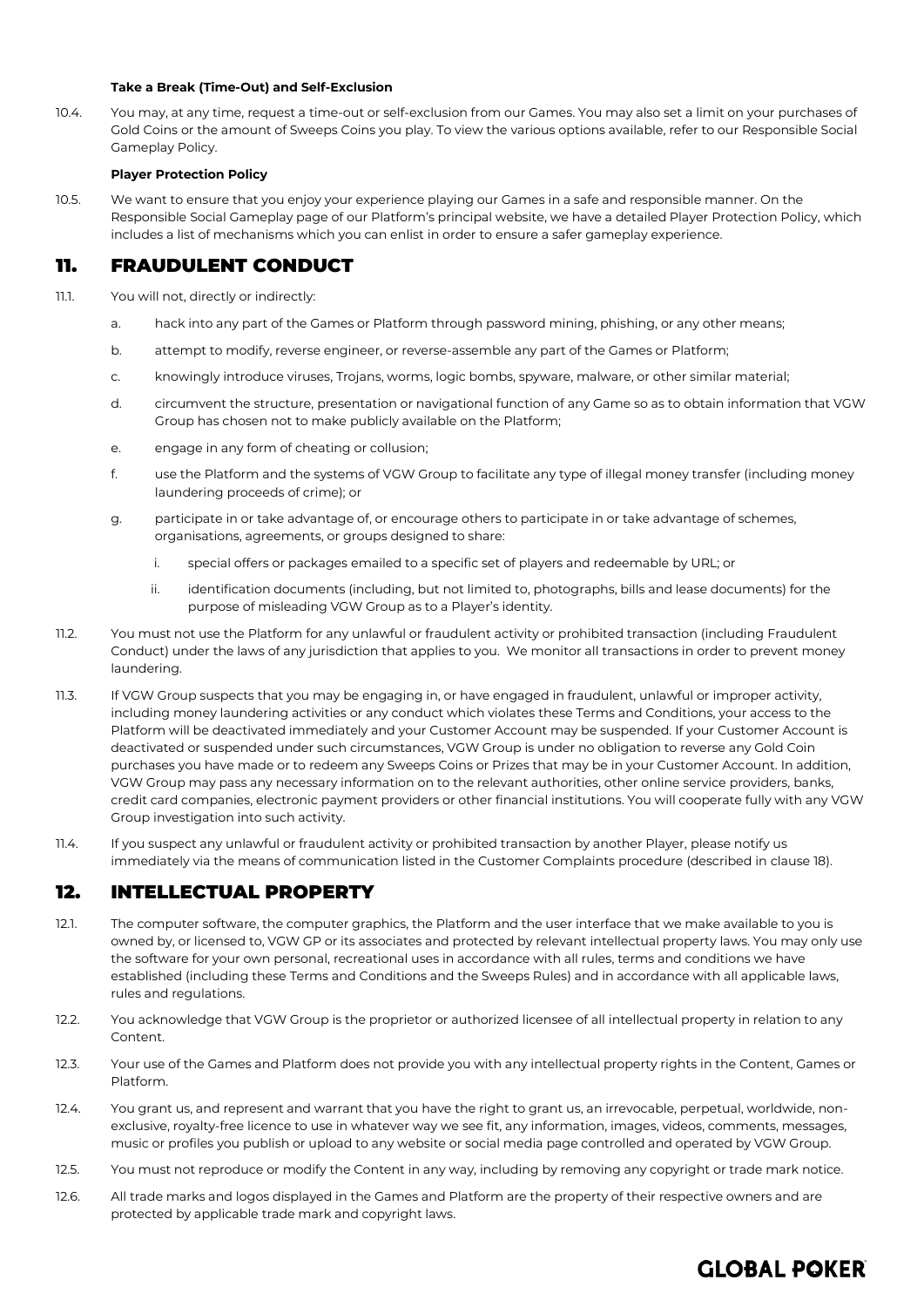## 13. THIRD PARTY WEBSITES AND LINKS

## **Third Party Websites**

- 13.1. You acknowledge and agree that VGW Group:
	- a. is not responsible for Third Party Websites; and
	- b. makes no guarantee as to the content, functionality, or accuracy of any Third Party Website.
- 13.2. You further acknowledge that some Third Party Websites may be fraudulent in nature, offering Gold Coins or Sweeps Coins which the operators of those websites are not authorized to provide, in an effort to induce you to reveal personal information (including passwords, account information and credit card details). You agree that VGW Group is not responsible for any actions you take at the request or direction of these, or any other Third Party Websites.
- 13.3. Third Party Websites are subject to the terms and conditions outlined by that third party.

## **Links**

- 13.4. Any links to Third Party Websites do not:
	- a. indicate a relationship between VGW Group and the third party; or
	- b. indicate any endorsement or sponsorship by VGW Group of the Third Party Website, or the goods or services it provides,

unless specifically indicated by VGW Group.

- 13.5. Where a website controlled and operated by VGW Group contains links to various social networking sites, such as Facebook® and Twitter®, you acknowledge and agree that:
	- a. any comments or content that you post on such social networking sites are subject to the terms and conditions of that particular social networking site;
	- b. you will not post any comments that are false, misleading or deceptive or defamatory to us, our employees, agents, officers or other players; and
	- c. we are not responsible or liable for any comments or content that you or others post on social networking sites.

## <span id="page-9-0"></span>14. DISRUPTIONS AND CHANGE

## **No warranties**

14.1. The Platform is provided on an "as is" basis and to the fullest extent permitted by law, we make no warranty or representation, whether express or implied, in relation to the satisfactory quality, fitness for purpose, completeness or accuracy of the Platform (including the Games and Content).

## **Malfunctions**

- 14.2. VGW Group is not liable for any downtime, server disruptions, lagging, or any technical or political disturbance to Game play, nor attempts by you to Participate by methods, means or ways not intended by us.
- 14.3. VGW Group accepts no liability for any damages or losses which are deemed or alleged to have arisen out of or in connection with any Platform or its Content including, without limitation, delays or interruptions in operation or transmission, loss or corruption of data, communication or lines failure, any person's misuse of a Platform or its Content or any errors or omissions in Content.
- 14.4. In the event of a Platform system malfunction all Game play on that Platform is void.
- 14.5. In the event a Game is started but fails to conclude because of a failure of the system, VGW Group will use commercially reasonable efforts to reinstate the amount of Gold Coins or Sweeps Coins played (whichever applicable) in the Game to you by crediting it to your Customer Account. VGW Group reserves the right to alter Player balances and account details to correct such mistakes.
- 14.6. VGW Group reserves the right to remove any part of the Games from the Platform at any time. Any part of the Games that indicate incorrect behaviour affecting Prize redemption, game data, Gold Coin balances, Sweeps Coins balances or other balances, that may be due to misconfiguration or a bug, will be cancelled and removed from the Platform. Player balances and account details may be altered by VGW Group in such cases in order to correct any mistake.

## **Change**

14.7. VGW Group reserves the right to suspend, modify, remove or add Content to the Platform at its sole discretion with immediate effect and without notice to you. We will not be liable to you for any loss suffered as a result of any changes made or for any modification or suspension of or discontinuance of the Platform (including any Game thereon) and you will have no claims against VGW Group in such regard.

#### **Service Suspension**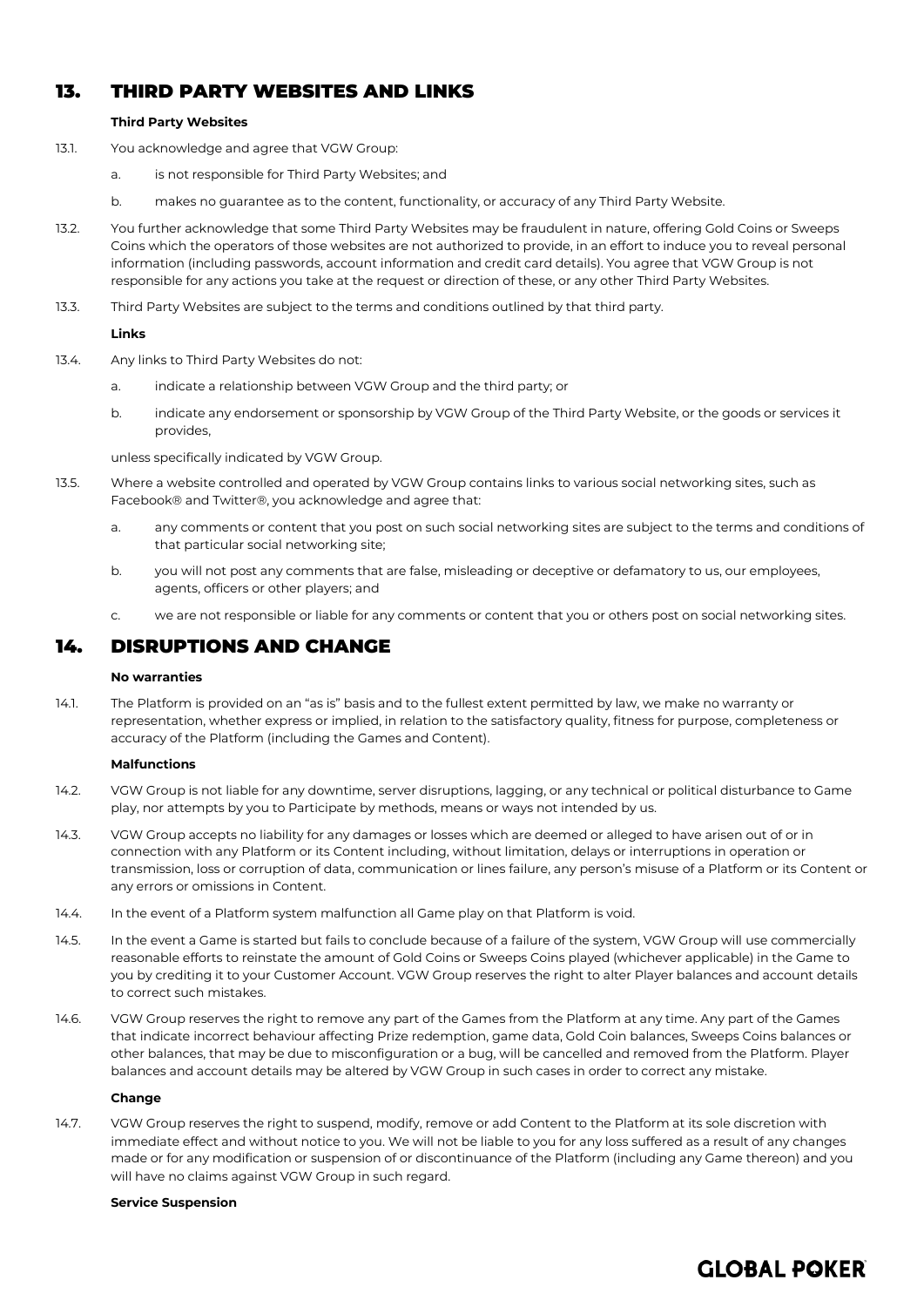14.8. We may temporarily suspend the whole or any part of the Platform for any reason at our sole discretion. We may, but will not be obliged to, give you as much notice as is reasonably practicable of such suspension. We will restore the Platform, as soon as is reasonably practicable, after such temporary suspension.

## <span id="page-10-2"></span>15. VIRUSES

15.1. Although we take all reasonable measures to ensure that the Platform is free from viruses we cannot and do not guarantee that the Platform is free of such problems. It is your responsibility to protect your systems and have in place the ability to reinstall any data or programs lost due to a virus.

## 16. PRIVACY POLICY

- 16.1. VGW Group is committed to protecting and respecting your privacy and complying with all applicable data protection and privacy laws.
- 16.2. Our [Privacy Policy](https://globalpoker.com/privacy-policy) is inseparably linked to these Terms and Conditions and its acceptance is a prerequisite to account registration.
- 16.3. You consent to receive marketing communications from VGW Group in respect of its offerings by way of email, post, SMS and telephone notifications, any of which you may unsubscribe from at any time by contacting Customer Support via thi[s](https://globalpoker.zendesk.com/hc/en-us/requests/new) [form.](https://globalpoker.zendesk.com/hc/en-us/requests/new)

## <span id="page-10-1"></span>17. USE OF LIVE CHAT SERVICES

- 17.1. We may provide you with a Live Chat service to talk to our Customer Support representatives, or to talk to other Players. This may include use of our Facebook® wall. It is your responsibility to use these services only for their intended purposes. You are not permitted to use our Live Chat services for illegal purposes.
- 17.2. Be careful what you post on any Live Chat service. We review and moderate chats and keep a log and record of statements. Your use of the Live Chat service should be for recreational and social purposes only.
- 17.3. Spamming on Live Chat is prohibited. You are prohibited from intimidating, harassing or abusing other Players or VGW Group employees and representatives.
- 17.4. You will not use any Live Chat service to engage in any form of harassment or offensive behaviour, including but not limited to, threatening, derogatory, abusive or defamatory statements, or racist, sexually explicit, pornographic, obscene, or offensive language.
- 17.5. You will not use any Live Chat service to infringe the privacy rights, property rights, or any other rights of any person.
- 17.6. You will not submit any kind of material or information on any Live Chat service that is fraudulent or otherwise unlawful or violates any law.
- 17.7. You will not use any Live Chat service to distribute, promote or otherwise publish any material containing any solicitation for funds, advertising or solicitation for goods or services of other forums.
- 17.8. You will not use any Live Chat service to distribute, promote or otherwise publish any kind of malicious code or do anything else that might cause harm to the Platform or to other Player's systems in any way.
- 17.9. We reserve the right to monitor anything and everything submitted by you to any Live Chat service to ensure that it conforms to content guidelines that are monitored by us and subject to change from time to time.
- 17.10. If you breach any of the provisions relating to a Live Chat service, we may ban you from using that Live Chat service or all Live Chat services and/or suspend or deactivate your Customer Account. If we deactivate your Customer Account, we reserve the right to cancel or refuse to redeem any Prizes.
- 17.11. We reserve the right to remove any Live Chat service from the Platform if abused.
- 17.12. We will not be liable if damage arises out of the Live Chat service.
- 17.13. You agree to indemnify us against any damage arising out of your illegal, unlawful or inappropriate conduct or arising out of violation of the provisions in clause [17](#page-10-1) or any other rules on the Platform applying to the Live Chat service.
- 17.14. You will not collude in any way through the Live Chat service. Players are encouraged to report any suspicious behaviour to Customer Support via thi[s form.](https://globalpoker.zendesk.com/hc/en-us/requests/new)
- 17.15. We reserve the right to report any suspicious behaviour or chats on the Live Chat service to the MGA.

## <span id="page-10-0"></span>18. COMPLAINTS AND CUSTOMER SUPPORT

18.1. If you would like to contact our Customer Support department or have a complaint regarding our Platform (including any Game) you may contact us via thi[s form.](https://globalpoker.zendesk.com/hc/en-us/requests/new)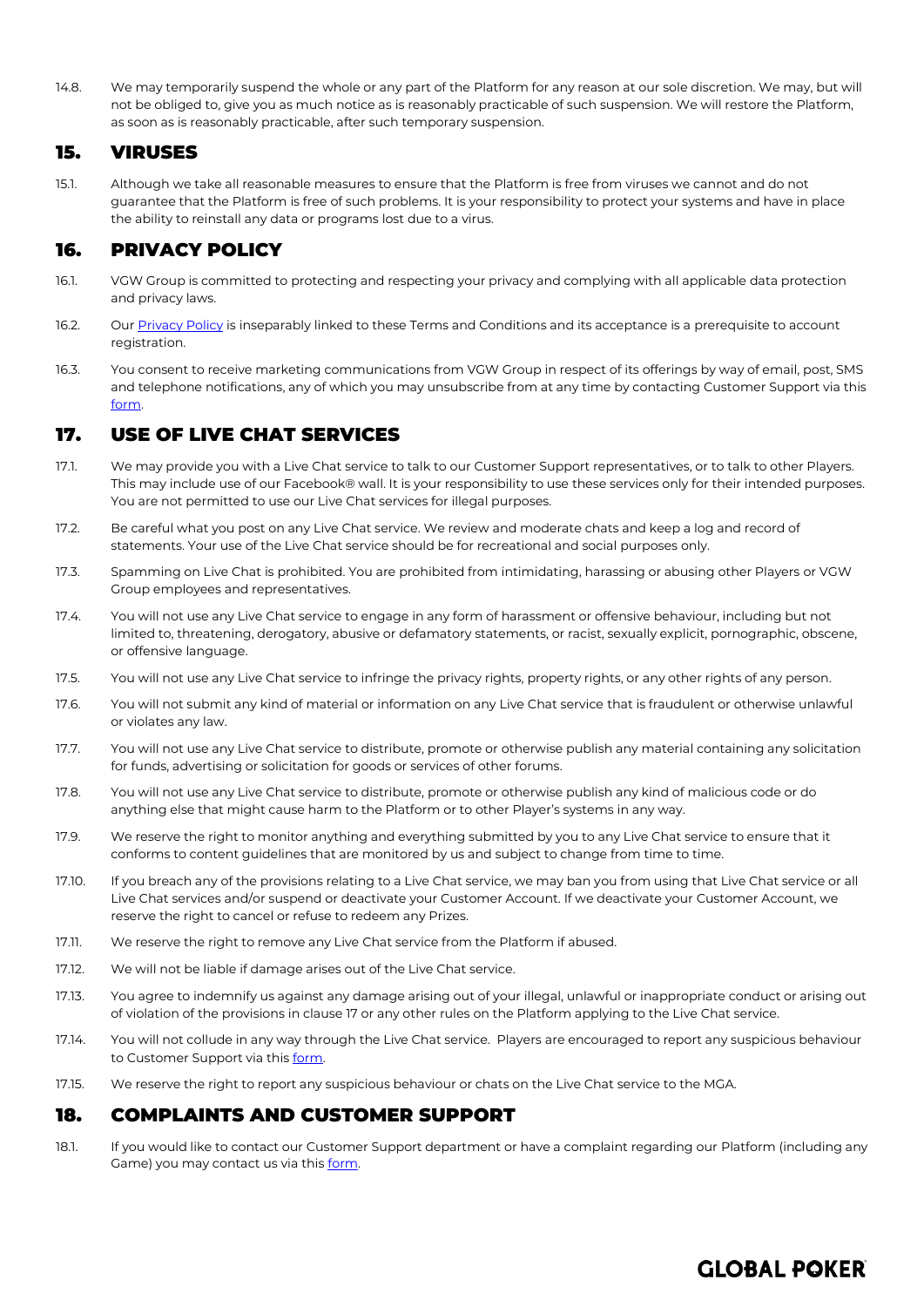- 18.2. TO PROTECT YOUR PRIVACY, ALL EMAIL COMMUNICATIONS BETWEEN YOU AND VGW GROUP SHOULD BE CARRIED OUT USING THE EMAIL ADDRESS THAT YOU HAVE REGISTERED AGAINST YOUR CUSTOMER ACCOUNT HELD WITH VGW GROUP. FAILURE TO DO SO MAY RESULT IN OUR RESPONSE BEING DELAYED.
- 18.3. The following information must be included in any written communication with VGW Group (including a complaint):
	- a. your username;
	- b. your first and last name, as registered on your Customer Account;
	- c. a detailed explanation of the complaint/claim; and
	- d. any specific dates and times associated with the complaint/claim (if applicable).
- 18.4. Failure to submit a written communication with the information outlined above may result in a delay in our ability to identify and respond to your complaint/claim in a timely manner. The Global Poker Player Support Team (PST) will inquire into official complaints immediately. The PST will endeavour to respond to official complaints within 10 calendar days of lodgement.
- 18.5. In some circumstances, the PST will require up to 20 days to respond to a complaint. In this case, the player will be informed of the delay within 10 days of lodging the complaint.
- 18.6. After completing our internal complaints process, if the player feels the complaint was not resolved to their satisfaction, the player may choose to request an external examination of the handling of their complaint by engaging our service provider in Malta, Pardee Consulta. Further information about Pardee Consulta can be found [here.](https://adrbypardee.eu/) You agree that the decision of Pardee Consulta can be considered in any processes initiated under claus[e 22](#page-13-0) of these Terms and Conditions. Your decision whether or not to engage Pardee Consulta is entirely voluntary. You may choose to invoke the processes under clause 22 regardless of whether or not you choose to engage in the Pardee Consulta examination procedure.
- 18.7. To start the external examination process, please complete Pardee Consulta's 'Online Dispute Resolution From' which can be foun[d here.](https://adrbypardee.eu/online-dispute-resolution-form/)

## <span id="page-11-1"></span>19. DEACTIVATION / SUSPENSION OF ACCOUNT

- <span id="page-11-0"></span>19.1. Without limiting clause 5.17, we reserve the right, at our sole discretion, to deactivate or suspend your Customer Account (notwithstanding any other provision contained in these Terms and Conditions) where we have reason to believe that you have engaged or are likely to engage in any of the following activities:
	- a. you breached, or assisted another party to breach, any provision of these Terms and Conditions or the Sweeps Rules, or we have a reasonable ground to suspect such breach;
	- b. you have more than one Customer Account, including any Inactive Account on any Platform;
	- c. the name registered on your Customer Account does not match the name on (i) your Payment Medium used to make purchases of Gold Coins or (ii) the account into which you elect to redeem Prizes or you do not legally and beneficially own such Payment Medium or redemption account;
	- d. your communication with us consists of harassment or offensive behaviour, including (but not limited to) threatening, derogatory, abusive or defamatory statements, or racist, sexually explicit, pornographic, obscene or offensive language;
	- e. your Customer Account is deemed to be an Inactive Account;
	- f. you become bankrupt;
	- g. you provide incorrect or misleading information;
	- h. your identity or source of wealth or source of funds (if requested) cannot be verified;
	- i. you attempt to use your Customer Account through a VPN, proxy or similar service that masks or manipulates the identification of your real location, or by otherwise providing false or misleading information regarding your citizenship, location or place of residence, or by playing Games using the Platform through a third party or on behalf of a third party;
	- j. you are not over 18 years of age or such higher minimum legal age of majority as stipulated in the jurisdiction of your residence;
	- k. you are located in a jurisdiction:
		- i. where Participation is illegal; or
		- ii. where you are ineligible to Participate in Promotional Play in accordance with the Sweeps Rules

**GLOBAL POKER** 

l. you have allowed or permitted (whether intentionally or unintentionally) someone else to Participate using your Customer Account;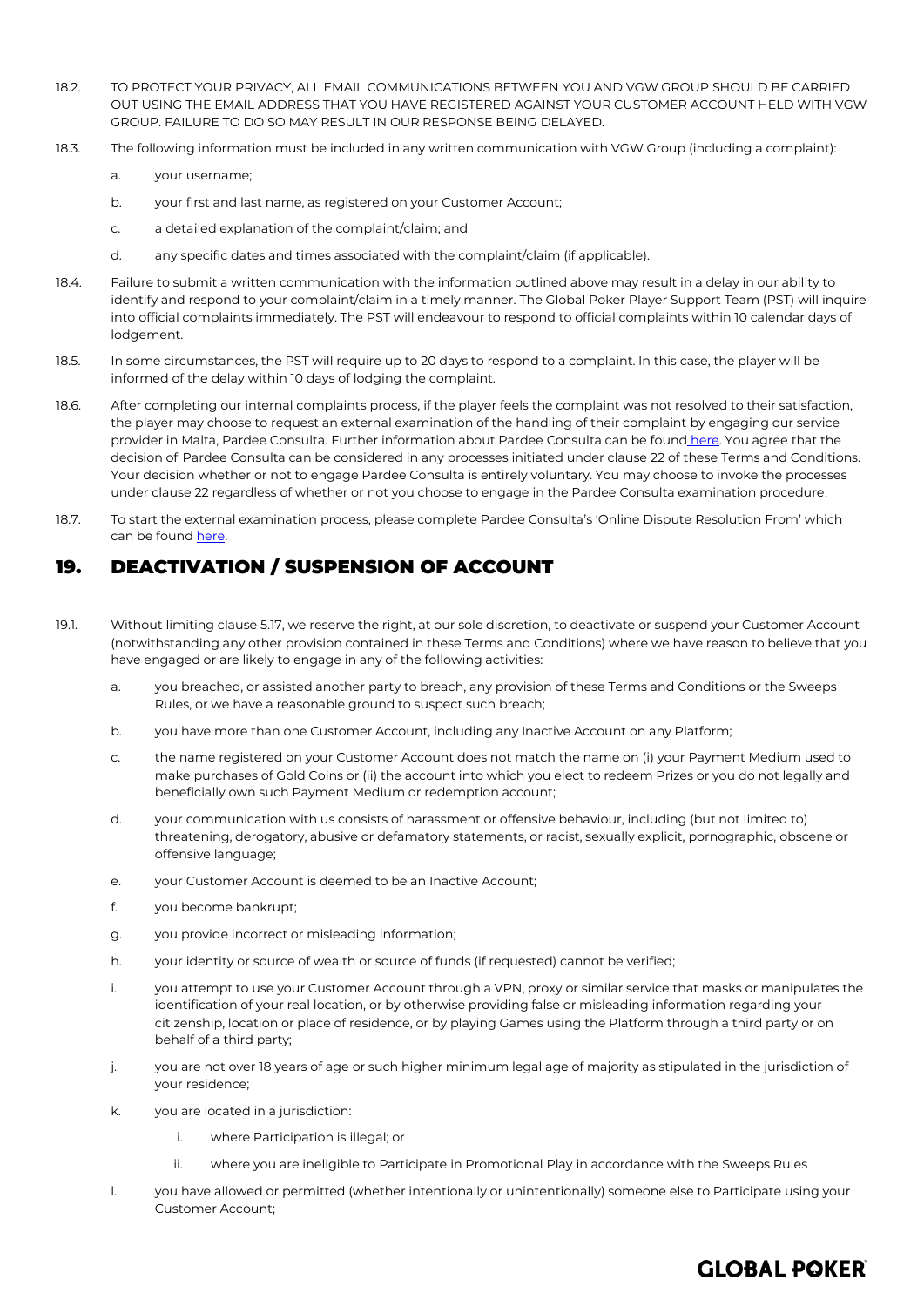- m. you have played in tandem with other Player(s) as part of a club, group, etc., or played the Games in a coordinated manner with other Player(s) involving the same (or materially the same) selections;
- n. without limiting clause 6.13, where VGW Group has received a "charge back", claim or dispute and/or a "return" notification via your Payment Medium;
- o. you have failed our due diligence procedures, or are found to be colluding, cheating, money laundering or undertaking any kind of fraudulent activity;
- p. it is determined by VGW Group that you have employed or made use of a system (including machines, computers, software or other automated systems such as bots) designed specifically to gain an unfair advantage; or
- q. you do not meet the criteria set out in our Customer Acceptance Policy.
- <span id="page-12-0"></span>19.2. If VGW Group deactivates or suspends your Customer Account for any of the reasons referred to in claus[e 19.1](#page-11-0) above, you will be liable for any and all claims, losses, liabilities, damages, costs and expenses incurred or suffered by VGW Group (together "Claims") arising therefrom and you will indemnify and hold VGW Group harmless on demand for such Claims.
- 19.3. If we have reasonable grounds to believe that you have participated in any of the activities set out in claus[e 19.1](#page-11-0) above then we reserve the right to withhold all or part of the balance and/or recover from your Customer Account any Prizes, Gold Coins or Sweeps Coins that are attributable to any of the activities contemplated in clause [19.1.](#page-11-0) In such circumstances, your details may be passed on to any applicable regulatory authority, regulatory body or any other relevant external third parties.
- 19.4. If your Customer Account is suspended and this leads to the withholding of Prizes, Sweeps Coins or Gold Coins, a documented copy of the decision may be sent to the MGA, as appropriate. It will not be possible for you to unlock your Customer Account during any suspension period.
- 19.5. If your Customer Account is confirmed to have been deactivated due to fraudulent or illegal activity by you, the redeemed value of any Prizes allocated or credited to your Customer Account may be forfeited and donated to the MGA Responsible Gaming Foundation.
- 19.6. If your Customer Account is deactivated as a result of closure of the Platform or similar event, we will make commercially reasonable efforts to enable redemption of any existing Prizes associated with your Customer Account, but all of your rights to use, enjoy or benefit from the Gold Coins and Sweeps Coins will be terminated.
- 19.7. The rights set out in clause [19](#page-11-1) are without prejudice to any other rights that we may have against you under these Terms and Conditions or otherwise.

## <span id="page-12-1"></span>20. INDEMNITY AND LIMITATION OF LIABILITY

## **Indemnity**

- 20.1. YOU AGREE TO INDEMNIFY AND HOLD HARMLESS US, OUR DIRECTORS, OFFICERS, EMPLOYEES, SHAREHOLDERS, AGENTS AND AFFILIATES, OUR ULTIMATE PARENT AND PARENT COMPANIES AND ANY OF OUR SUBSIDIARIES AGAINST ANY AND ALL COSTS, EXPENSES, LIABILITIES AND DAMAGES (WHETHER DIRECT, INDIRECT, SPECIAL, CONSEQUENTIAL, EXEMPLARY OR PUNITIVE OR OTHER) ARISING FROM ANY PARTICIPATION BY YOU, INCLUDING WITHOUT LIMITATION:
	- a. ACCESSING OR USING THE PLATFORM;
	- b. RE-USE OF ANY CONTENT AT, OR OBTAINED FROM, THE PLATFORM OR ANY OTHER SOURCE WHATSOEVER;
	- c. FACILITATING OR MAKING A PAYMENT INTO YOUR CUSTOMER ACCOUNT;
	- d. PLAYING THE GAMES THROUGH ANY DELIVERY MECHANISM OFFERED; AND
	- e. ACCEPTANCE AND USE OF ANY PRIZE.

## **Limitation of Liability**

- 20.2. TO THE MAXIMUM EXTENT PERMITTED BY APPLICABLE LAW, UNDER NO CIRCUMSTANCES WHATEVER WILL WE OR OUR AFFILIATES, SUBSIDIARIES, PARTNERS, OFFICERS, DIRECTORS, EMPLOYEES, SHAREHOLDERS, AGENTS, LICENSORS, SUBCONTRACTORS AND SUPPLIERS, BE RESPONSIBLE OR LIABLE TO YOU OR TO ANY OTHER ENTITY, EVEN IF ADVISED OF THE POSSIBILITY OF SUCH DAMAGES, UNDER ANY LEGAL THEORY, WHETHER CONTRACT, TORT OR OTHERWISE, FOR ANY INDIRECT, INCIDENTAL , CONSEQUENTIAL, SPECIAL, EXEMPLARY, OR PUNITIVE DAMAGES, INCLUDING ANY LOST PROFITS AND LOST BUSINESS OPPORTUNITIES, BUSINESS INTERRUPTION, LOST REVENUE, INCOME, GOODWILL, USE OF DATA OR OTHER INTANGIBLE LOSSES, IN EACH CASE THAT RESULTS FROM OR RELATES IN ANY MANNER TO YOUR PARTICIPATION OR ANY OTHER ACT OR OMISSION BY US.
- 20.3. TO THE FULLEST EXTENT PERMITTED BY APPLICABLE LAW, UNDER NO CIRCUMSTANCES WILL WE, OUR AFFILIATES, SUBSIDIARIES, PARTNERS, OFFICERS, DIRECTORS, EMPLOYEES, SHAREHOLDERS, AGENTS, LICENSORS, SUBCONTRACTORS OR SUPPLIERS, BE LIABLE TO YOU FOR MORE THAN THE AMOUNT YOU HAVE PAID US IN THE THIRTY (30) DAYS IMMEDIATELY PRECEDING THE DATE ON WHICH YOU FIRST ASSERT ANY SUCH CLAIM. YOU ACKNOWLEDGE AND AGREE THAT IF YOU HAVE NOT PAID US ANY AMOUNTS IN THE THIRTY (30) DAYS IMMEDIATELY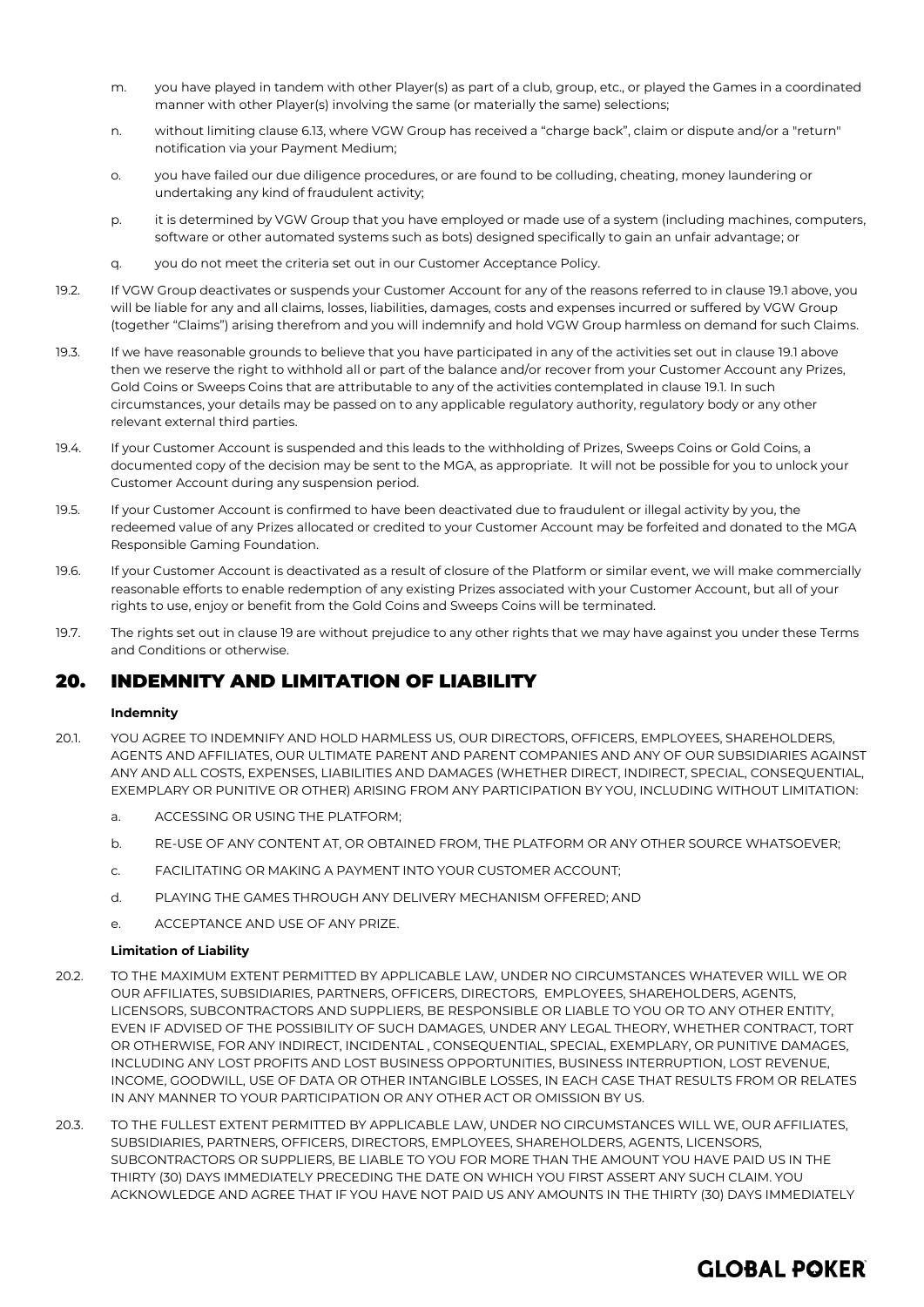PRECEDING THE DATE ON WHICH YOU FIRST ASSERT ANY SUCH CLAIM, YOUR SOLE AND EXCLUSIVE REMEDY FOR ANY DISPUTE WITH US IS TO STOP USING THE PLATFORM AND TO CLOSE YOUR CUSTOMER ACCOUNT.

20.4. YOU RECOGNIZE AND AGREE THAT THE WARRANTY DISCLAIMERS IN CLAUSES [14](#page-9-0) AN[D 15,](#page-10-2) AND THE INDEMNITIES AND LIMITATIONS OF LIABILITY IN CLAUS[E 20,](#page-12-1) ARE MATERIAL AND BARGAINED-FOR BASES OF THESE TERMS AND THAT THEY HAVE BEEN TAKEN INTO ACCOUNT AND REFLECTED IN THE DECISION BY YOU TO ENTER INTO THESE TERMS AND CONDITIONS. Depending on where you reside and use the Platform, some of the limitations contained in claus[e 20](#page-12-1) may not be permissible. In such case, they will not apply to you, solely to the extent so prohibited.

## **Negligence and Wilful Misconduct**

20.5. NOTHING IN THESE TERMS AND CONDITIONS WILL OPERATE SO AS TO EXCLUDE ANY LIABILITY OF VGW GROUP FOR DEATH OR PERSONAL PHYSICAL INJURY THAT IS DIRECTLY AND PROXIMATELY CAUSED BY VGW GROUP'S NEGLIGENCE OR WILFUL MISCONDUCT.

## **Survival of Obligations**

20.6. CLAUS[E 20](#page-12-1) SURVIVES THE TERMINATION OF THESE TERMS AND CONDITIONS FOR ANY REASON.

## 21. VGW GROUP NOT A FINANCIAL INSTITUTION

## **Interest**

21.1. You will not receive any interest on outstanding Prizes and you will not treat VGW Group as a financial institution.

## **No legal or tax advice**

21.2. VGW Group does not provide advice regarding tax and/or legal matters. Players who wish to obtain advice regarding tax and legal matters are advised to contact appropriate advisors.

## <span id="page-13-0"></span>22. DISPUTE RESOLUTION AND AGREEMENT TO ARBITRATE

PLEASE READ THIS CLAUS[E 22](#page-13-0) CAREFULLY AS IT REQUIRES YOU TO ARBITRATE CERTAIN DISPUTES AND CLAIMS ON AN INDIVIDUAL BASIS AND LIMITS THE MANNER IN WHICH YOU CAN SEEK RELIEF FROM VGW GROUP. This claus[e 22](#page-13-0) will be construed under and be subject to the Federal Arbitration Act, notwithstanding any other choice of law set out in these Terms and Conditions.

22.1. By agreeing to these Terms and Conditions, you agree that any and all past, present and future disputes, claims or causes of action between you and VGW Group or VGW US Inc, which arise out of, or are related to, these Terms and Conditions, the formation of these Terms and Conditions, the validity or scope of this claus[e 22,](#page-13-0) your Participation or other access to or use of the Platform, or any other dispute between you and VGW Group or VGW US Inc, and whether arising prior to or after your agreement to this clause [22](#page-13-0) (**Dispute Resolution and Agreement to Arbitrate**) (collectively, **Disputes**), will be governed by the procedure set out below.

## **Complaint Resolution**

- 22.2. We want to address any concerns you may have without needing a formal legal case.
- 22.3. Before filing a claim against VGW Group, you agree to try to resolve any complaint in accordance with claus[e 18.](#page-10-0) If your complaint is not resolved after exhausting the internal complaints process outlined in clause 18, you may initiate Dispute resolution as set out in this claus[e 22.](#page-13-0)
- 22.4. VGW Group agrees that it will take all reasonable efforts to contact you and resolve any claim it may possess informally prior to taking any formal action.

## **Arbitration**

- 22.5. **We Both Agree to Arbitrate.** By agreeing to these Terms and Conditions, both you and VGW Group agree to resolve any Disputes through final and binding arbitration.
- 22.6. **Opt-out of Agreement to Arbitrate.** You may decline this agreement to arbitrate by contacting arbitrationoptout@globalpoker.com within 30 days of first accepting these Terms and Conditions. Your email must include your first and last name and a statement that you decline this arbitration clause. By opting out of this clause, you will not be precluded from using the Platform, but neither you nor VGW Group will be able to invoke the mutual agreement to arbitrate to resolve Disputes. Whether to agree to arbitration is an important decision. It is your decision to make and you ARE NOT REQUIRED TO rely solely on the information provided in these Terms and Conditions. You should take reasonable steps to conduct further research and, if you wish, to consult with counsel of your choice.

## *Arbitration Procedures and Fees*

- <span id="page-13-1"></span>22.7. You and VGW Group agree that:
	- a. the American Arbitration Association (**AAA**) will administer the arbitration under its Commercial Arbitration Rules and the Supplementary Procedures for Consumer Related Disputes, or successor rules, which are in effect at the time arbitration is sought (the **AAA Rules**). Those rules are available at [www.adr.org;](http://www.adr.org/)
	- b. arbitration will proceed on an individual basis;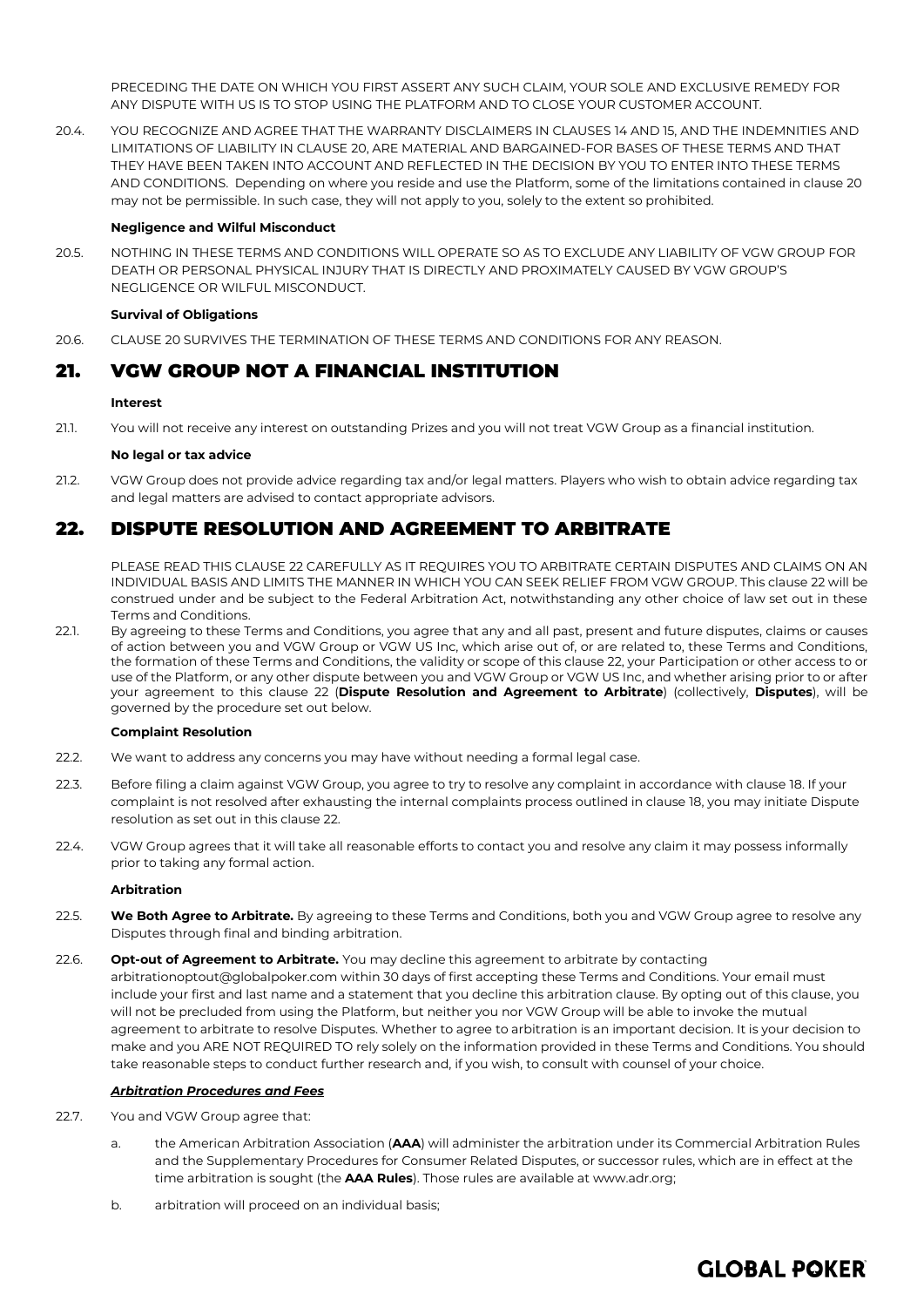- c. arbitration will be handled by a sole arbitrator in accordance with the AAA Rules;
- d. the AAA rules will govern payment of all arbitration fees; and
- e. except as otherwise may be required by the AAA Rules, the arbitration will be held in New York, New York, or, at your election, conducted via telephone or other remote electronic means.
- 22.8. If you are a resident of Canada, this clause [22](#page-13-0) fully applies to you in all respects, except that AAA Rules will be construed to mean the Canadian Dispute Resolution Procedures and Canadian Expedited Procedures of the International Centre for Dispute Resolution Canada, or successor rules, which are in effect at the time arbitration is sought. Those rules are available at [www.adr.org.](http://www.adr.org/) Residents of all other countries will be subject to the AAA Rules as defined in claus[e 22.7\(](#page-13-1)a).

## *Arbitration to Proceed Individually*

- <span id="page-14-0"></span>22.9. You and VGW Group agree that the arbitration of a Dispute will proceed on an individual basis and neither you nor VGW Group may bring a claim as a Collective Action.
- <span id="page-14-1"></span>22.10. Without limiting the generality of claus[e 22.9,](#page-14-0) and as an example only, a claim to resolve a Dispute against VGW Group will be deemed a Collective Action if:
	- a. two or more similar claims for arbitration are filed concurrently by or on behalf of one or more person; and
	- b. counsel for the two or more persons is the same, or share fees, or coordinate in any way across the arbitrations.
- 22.11. For the purposes of clause [22.10](#page-14-1), the term 'concurrently' means that both arbitrations are pending (filed but not resolved) at the same time.

## *Waiver of Class Action and Collective Action*

22.12. TO THE MAXIMUM EXTENT PERMITTED BY APPLICABLE LAW, WHETHER THE DISPUTE IS HEARD IN ARBITRATION OR IN COURT, NEITHER YOU NOR VGW GROUP WILL BE ENTITLED TO CONSOLIDATE, JOIN OR COORDINATE DISPUTES WITH OR INVOLVING OTHER INDIVIDUALS OR ENTITIES, OR PARTICIPATE IN ANY COLLECTIVE ACTION (AS DEFINED ABOVE) OR ARBITRATE OR LITIGATE ANY DISPUTE IN A REPRESENTATIVE CAPACITY, INCLUDING AS A REPRESENTATIVE MEMBER OF A CLASS OR IN A PRIVATE ATTORNEY GENERAL CAPACITY. IN CONNECTION WITH ANY DISPUTE (AS DEFINED ABOVE), ALL SUCH RIGHTS ARE EXPRESSLY AND UNCONDITIONALLY WAIVED. NOTWITHSTANDING ANYTHING TO THE CONTRARY IN THESE TERMS AND CONDITIONS, IN THE EVENT ALL OR ANY PORTION OF CLAUSES [22.9](#page-14-0) OR 22.12 ARE FOUND TO BE INVALID OR LESS THAN FULLY ENFORCEABLE, THEN THE ENTIRETY OF THIS CLAUSE 22 MAY BE DEEMED VOID AND AS HAVING NO EFFECT UPON EITHER YOUR OR OUR ELECTION.

## 23. OTHER

## **Entire Agreement**

23.1. These Terms and Conditions constitute the entire agreement between you and us with respect to your Participation and, save in the case of fraud, supersede all prior or contemporaneous communications and proposals, whether electronic, oral or written, between you and us with respect to your Participation.

## **Amendments**

- 23.2. VGW Group reserves the right to amend these Terms and Conditions, or to implement or amend any procedures, at any time. Any amendments will be published on the Platform and such changes will be binding and effective immediately.
- 23.3. Whenever we amend these Terms and Conditions in a way that would limit your current rights or which may be to your detriment, we will notify you upon your next visit to the Platform and you will be required to re-confirm your acceptance prior to playing any Games. If you do not agree to the amended Terms and Conditions, you must stop using the Platform.

## **Tax**

23.4. You are solely responsible for any taxes which apply to any Prizes that you collect from your Participation.

## **Force Majeure**

23.5. VGW Group will not be liable or responsible for any failure to perform, or delay in performance of, any of our obligations under these Terms and Conditions that is caused by events outside of our reasonable control.

## **No agency**

23.6. Nothing in these Terms and Conditions will be construed as creating any agency, partnership, trust arrangement, fiduciary relationship or any other form of joint enterprise between you and us.

## **Severability**

23.7. If any of the Terms and Conditions are determined by any competent authority to be invalid, unlawful or unenforceable to any extent, such term, condition or provision will, to that extent, be severed from these Terms and Conditions. All remaining terms, conditions and provisions will continue to be valid to the fullest extent permitted by law. In such cases, the part deemed invalid or unenforceable will be amended in a manner consistent with the applicable law to reflect, as closely as possible, VGW Group's original intent.